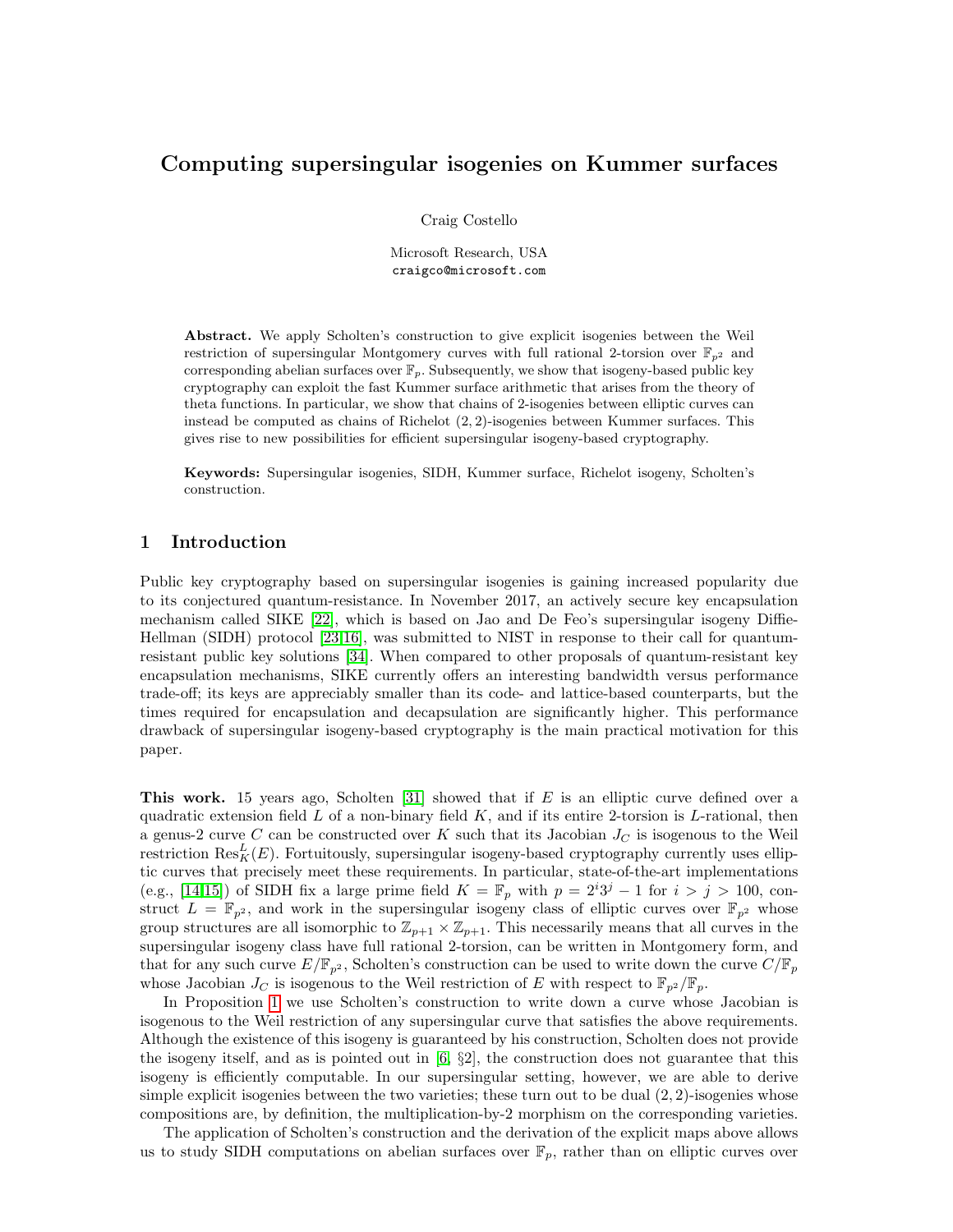$\mathbb{F}_{p^2}$ . In particular, rather than using Vélu's formulas [\[35\]](#page-21-2) to compute secret  $2^e$ -isogenies as chains of 2- and/or 4-isogenies on elliptic curves over  $\mathbb{F}_{p^2}$  [\[16\]](#page-20-2), we show that the same secret isogenies can instead be computed as a chain of  $(2, 2)$ -isogenies on Jacobian varieties over  $\mathbb{F}_p$ . While computing isogenies on higher genus abelian varieties is, in general, much more complicated than Vélu's formulas for elliptic curve isogenies, the special case of  $(2, 2)$ -isogenies between genus-2 Jacobians dates back to the works of Richelot [\[29,](#page-21-3)[30\]](#page-21-4) from almost two centuries ago. Subsequently, the computation of Richelot isogenies is already well-documented in the literature (cf. [\[10,](#page-20-6)[33\]](#page-21-5)), and this allows us to tailor the explicit formulas to our scenario of computing chains of  $(2, 2)$ -isogenies on supersingular Jacobians.

Crucial to the efficacy of this work is that we are able to compute  $(2, 2)$ -isogenies on the Kummer surfaces associated to supersingular Jacobians, rather than in the full Jacobian groups. This allows us to leverage the fast Kummer surface arithmetic arising from the classical theory of theta functions, which was first proposed for computational purposes by the Chudnovsky brothers [\[12\]](#page-20-7), and which was brought to life in cryptography by Gaudry [\[19\]](#page-20-8). In his article [\[19,](#page-20-8) Remark 3.5], Gaudry points out that the fast (pseudo-)doublings on Kummer surfaces are the result of pushing points back and forth through a  $(2, 2)$ -isogenous variety, i.e., that the corresponding  $(2, 2)$ -isogenies split the multiplication-by-2 map on the associated Kummer surface. This observation plays a key role in deriving efficient isogenies on fast Kummer surfaces.

Related work. This paper relies on the results of several authors:-

- The construction in Scholten's unpublished manuscript [\[31\]](#page-21-1) is at the heart of this work. It gives rise to Proposition [1](#page-6-0) which paves the way for the rest of the paper.
- In 2014, Bernstein and Lange [\[6\]](#page-20-5) revived Scholten's work when they proposed using his construction in the context of (hyper)elliptic curve cryptography (H)ECC to convert keys back and forth between elliptic and hyperelliptic curves, in such a way so as to exploit advantageous properties of both settings. They were also the first to explicitly derive instances of the isogenies alluded to by Scholten, and to show that they can be efficient enough to be used in online cryptographic computations. The setting considered in [\[6\]](#page-20-5) has the advantage of having a single elliptic-and-hyperelliptic curve pair that is fixed once-and-for-all (meaning the back-and-forth maps also remain fixed), while in our scenario we will need general-purpose maps that can handle any supersingular Montgomery curves efficiently at runtime. However, in the supersingular setting, we have the advantage that our Jacobians have a fixed embedding degree of  $k = 2$ , and we can therefore exploit the existence of an efficiently computable trace map; this allows us to derive much simpler back-and-forth isogenies than those presented in [\[6\]](#page-20-5).
- Renes and Smith [\[28\]](#page-21-6) recently introduced qDSA: the quotient digital signature algorithm. In order to instantiate their scheme on fast Kummer surfaces, they deconstructed the pseudodoubling map into the explicit  $(2, 2)$ -isogenies alluded to by Gaudry [\[19,](#page-20-8) Remark 3.5]; this deconstruction (depicted in [\[28,](#page-21-6) Figure 1]) plays a key role in this paper. Indeed, it was their explicit treatment of the dual Kummer surface and subsequent illustration of simple  $(2, 2)$ isogenies between fast Kummer surfaces that, in part, inspired the present work.
- Being able to study Kummer surface arithmetic as a viable alternative in the supersingular isogeny landscape is made easier by virtue of the fact that state-of-the-art SIDH implementations already work entirely in the Kummer variety,  $E/\{\pm\}$ , of a given supersingular elliptic curve E. In their article introducing SIDH, Jao and De Feo  $[23]$  showed that, in addition to its widely known application of computing scalar multiplications, fast Montgomery x-only style arithmetic [\[25\]](#page-20-9) could also be used to push points through isogenies. In more recent work, Costello, Longa and Naehrig [\[14\]](#page-20-3) exploited a similar optimisation when computing the isogenous curves in SIDH, observing that isogeny arithmetic is twist-agnostic in SIDH in a similar fashion to point arithmetic being twist-agnostic in Bernstein's Curve25519 ECC software [\[3\]](#page-20-10). Subsequently, in the SIKE proposal [\[22\]](#page-20-0), all elliptic curve points are only ever represented up to sign and all elliptic curves are only ever represented up to quadratic twist. Ultimately, this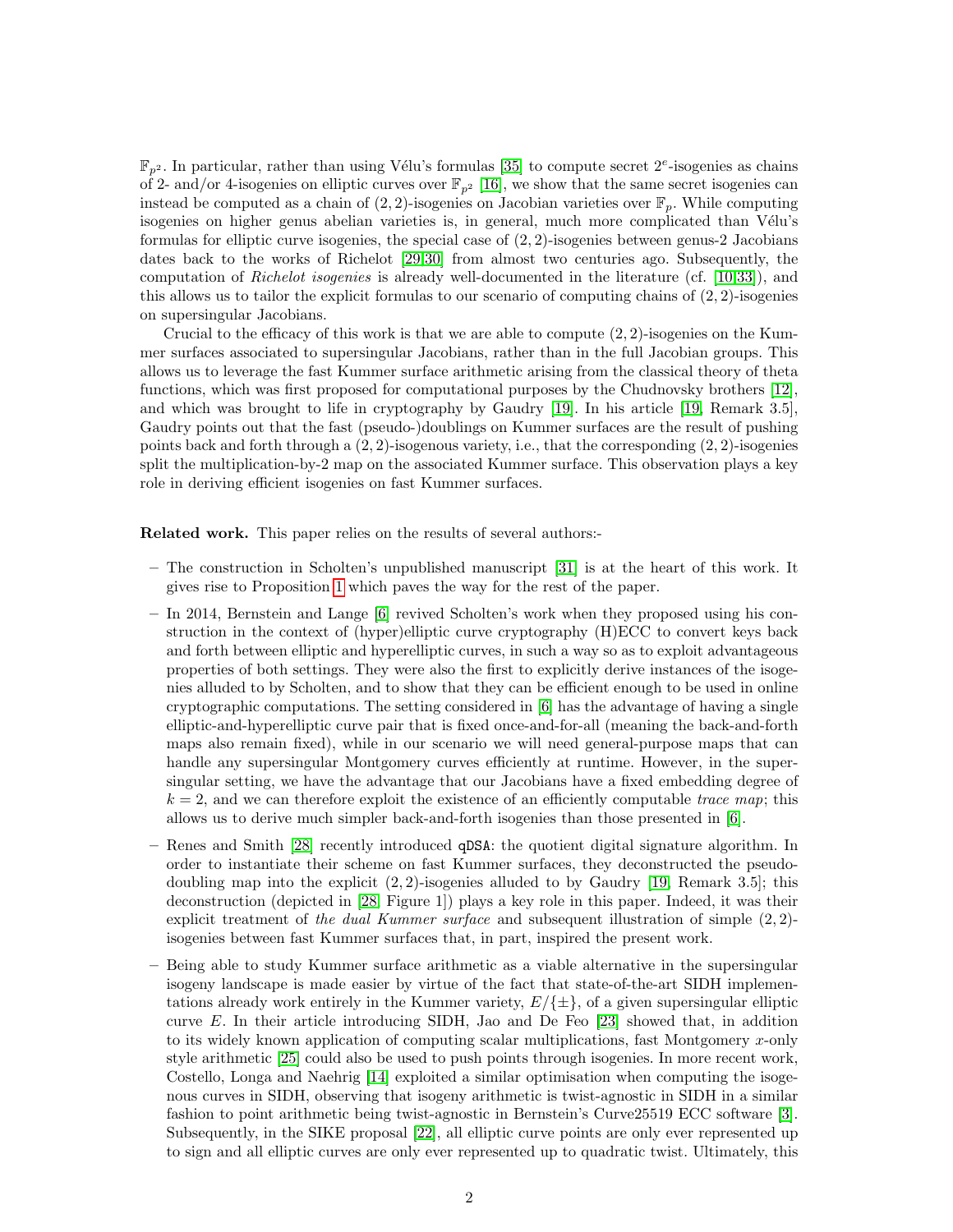means that when we move to genus 2, we are able to work in the pre-existing SIDH infrastructure and replace abelian surfaces with Kummer surfaces and points on abelian surfaces with points on these Kummer surfaces.

– One significant hurdle to overcome in order to exploit fast isogenies on our Kummer surfaces it that the  $(2, 2)$ -isogeny that splits pseudo-doublings<sup>[1](#page-2-0)</sup> corresponds to a special kernel, and in SIDH computations we need isogenies that work identically for general kernel elements, or at least identically for all of the kernel elements that can arise in a large-degree supersingular isogeny routine. This was achieved in the elliptic curve case by De Feo, Jao and Pl $\hat{u}$  [\[16\]](#page-20-2), who use an isomorphism to move the *general* Montgomery 2-torsion point  $(\alpha, 0)$  with  $\alpha \neq 0$  to the special 2-torsion point  $(0, 0)$ . However, in our case, the kernels of Richelot isogenies are noncyclic, and finding the isomorphism to move general kernels to special kernels is less obvious. Our overcoming this hurdle on Jacobians (see Section [4\)](#page-9-0) is aided by the use of quadratic splittings introduced by Smith in his treatment of Richelot kernels [\[33,](#page-21-5) Chapter 8], and our overcoming this hurdle on fast Kummer surfaces (see Section [5\)](#page-12-0) employs the technique of [\[16,](#page-20-2) §4.3.2], which uses higher order torsion points (lying above the kernel) to avoid square root computations.

Roadmap. Section [2](#page-2-1) provides background and sets notation. Section [3](#page-5-0) defines the abelian surfaces corresponding to supersingular Montgomery curves (by way of Proposition [1\)](#page-6-0), and gives the backand-forth maps between these two objects. Section [4](#page-9-0) then studies (2, 2)-isogenies on supersingular abelian surfaces and, in particular, it shows how to replace even-power elliptic curve isogenies defined over  $\mathbb{F}_{n^2}$  with chains of (2, 2)-isogenies inside full Jacobians defined over  $\mathbb{F}_n$ . This lays the foundations to move to Kummer surfaces in Section [5,](#page-12-0) where the (2, 2)-isogenies simplify and become much faster. Implications for isogeny-based cryptography are discussed in Section [6.](#page-17-0)

There are many constants, variables and formulas in this work, so the risk of typographical error is high. Thus, for readers wanting to verify or replicate this work, illustrative Magma source files can be found at

### <https://www.microsoft.com/en-us/download/details.aspx?id=57309>.

Before going any further, we stress that this paper in no way changes the security picture of isogenybased cryptography, and that using Kummer surfaces over  $\mathbb{F}_p$  instead of elliptic curves over  $\mathbb{F}_{p^2}$ can be viewed as a mere implementation choice. The efficient back-and-forth maps in Section [3](#page-5-0) show that any conceivable hard problem that can be posed in one setting can be efficiently ported over to the other setting.

Acknowledgements. Big thanks to Joost Renes for his help in ironing out some kinks on the Kummer surfaces, to Michael Naehrig for several helpful discussions during the preparation of this work, and to the anonymous reviewers for their useful comments.

## <span id="page-2-1"></span>2 Preliminaries

This section gives the necessary background for the remainder of the paper. We start with a brief summary of some jargon for non-experts. An *abelian variety* is a general term for a projective algebraic variety that possesses an algebraic group law. When we quotient an abelian variety by the map that takes elements to their inverses, we get the associated Kummer variety. There are two examples that are relevant in this paper. An *elliptic curve* is an abelian variety of dimension 1, and its quotient by  $\{\pm 1\}$  gives the associated Kummer line; if E is a short Weierstrass or Montgomery curve, then a geometric point  $P \in E$  can be parameterised on the Kummer line

<span id="page-2-0"></span><sup>&</sup>lt;sup>1</sup> By definition, every  $(2, 2)$ -isogeny will give the multiplication-by-2 map when composed with its dual, but here we are referring to the specific (2, 2)-isogeny alluded to in [\[19,](#page-20-8) Remark 3.5], and made explicit by the dualising procedure in [\[28,](#page-21-6) Figure 1].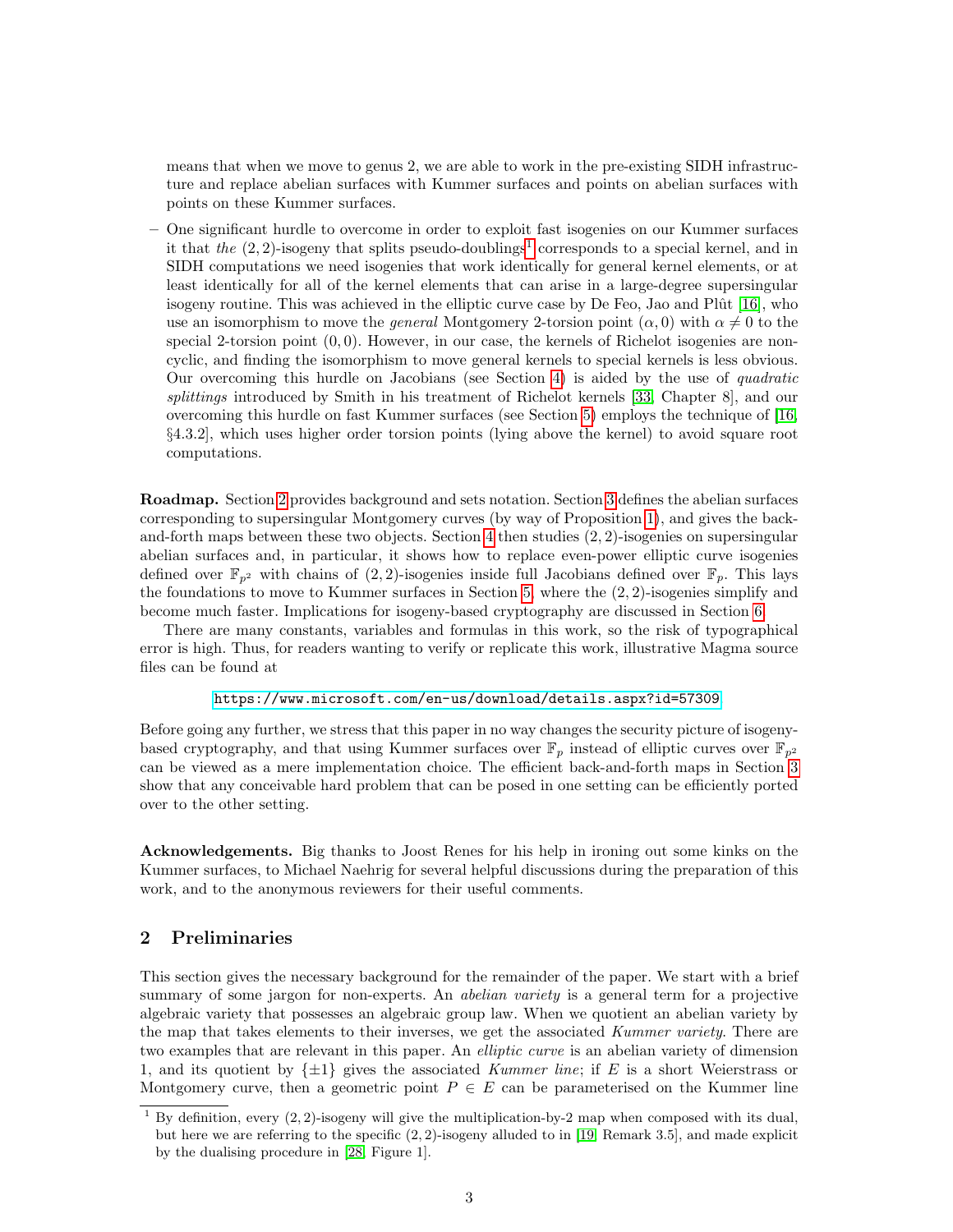$E/\{\pm 1\}$  by its x-coordinate,  $x(P)$ , which is why it is often called the x-line. An abelian surface is an abelian variety of dimension 2, and all such instances in this work occur as Jacobian groups of genus-2 hyperelliptic curves; if C is a genus-2 curve and  $J<sub>C</sub>$  is its Jacobian, then the quotient  $J_C/\{\pm 1\}$  is called a *Kummer surface*.

Supersingular Montgomery curves. State-of-the-art SIDH implementations (cf. [\[14,](#page-20-3)[15\]](#page-20-4)) currently employ large prime fields of the form  $p = 2^{i}3^{j} - 1$  with  $i > j > 100$ , so that, over  $\mathbb{F}_{p^2}$ , the supersingular isogeny class consists entirely of curves whose abelian group structure is isomorphic to  $\mathbb{Z}_{p+1} \times \mathbb{Z}_{p+1}$ . This necessarily means that all of the curves in the isogeny class have full  $\mathbb{F}_{p^2}$ -rational 2-torsion, and moreover, that they can be written in Montgomery form over  $\mathbb{F}_{p^2}$  as  $By^2 = x^3 + Ax^2 + x$ . Rather than parameterising Montgomery curves in this way, we will make an arbitrary choice of one of the two rational 2-torsion points  $(\alpha, 0)$  with  $\alpha \notin \{-1, 0, 1\}$  (the other is  $(1/\alpha, 0)$ , and from hereon will use  $E_{\alpha}$  to denote the curve

$$
E_{\alpha}/K: y^2 = x(x - \alpha)(x - 1/\alpha), \tag{1}
$$

the  $j$ -invariant of which is

<span id="page-3-1"></span>
$$
j(E_{\alpha}) = 256 \frac{(\alpha^4 - \alpha^2 + 1)^3}{\alpha^4 (\alpha^2 - 1)^2}.
$$

Note that the j-invariant is the same for  $E_{\alpha}$  as it is for the curve  $\delta y^2 = x(x - \alpha)(x - 1/\alpha)$ ; this is because  $\delta$  only helps fix the quadratic twist, i.e., only fixes the curve up to K-isomorphism. As mentioned in Section [1,](#page-0-0) point and isogeny arithmetic is independent of  $\delta$ , so our curves need only be defined up to twist.

Throughout the paper we will often be making implicit use of the following result, which is essentially due to Auer and Top [\[1\]](#page-19-0).

<span id="page-3-2"></span>**Lemma 1.** If  $E_{\alpha}/\mathbb{F}_{p^2}$ :  $y^2 = x(x - \alpha)(x - 1/\alpha)$  is supersingular, then  $\alpha \in (\mathbb{F}_{p^2})^2$ , and  $\alpha^2 - 1 \in$  $(\mathbb{F}_{p^2}^{\times})^8$ .

*Proof.* The group structure of  $E_\alpha$  implies that at least one of the three 2-torsion points  $(0,0)$ ,  $(\alpha,0)$ and  $(1/\alpha, 0)$  must be in  $[2]E(\mathbb{F}_{p^2})$ , so  $\alpha \in (\mathbb{F}_{p^2}^{\times})^2$  by [\[1,](#page-19-0) Lemma 2.1]. Thus, there exists  $\epsilon \in \mathbb{F}_{p^2}$  such that  $\epsilon^2 = -\alpha^3$ , and it follows that E is isomorphic over  $\mathbb{F}_{p^2}$  to the curve  $\tilde{E}: y^2 = x(x-1)(x+\alpha^2-1)$ via  $(x, y) \mapsto (-\alpha x + 1, \epsilon y)$ . Applying [\[1,](#page-19-0) Proposition 3.1] yields that  $\alpha^2 - 1 \in (\mathbb{F}_{p^2}^{\times})^8$  $\Box$ 

**Abelian surfaces.** Over a field  $K$  of characteristic not 2, every genus-2 curve is birationally equivalent to a curve of the form  $C: y^2 = f(x)$ , where  $f(x) \in K[x]$  is of degree 6 and has no repeated factors. In this work we will only encounter such curves where  $f(x)$  splits completely in  $K[x]$ , so we will often be writing them in the form

$$
C/K: y^2 = (x - z_1)(x - z_2)(x - z_3)(x - z_4)(x - z_5)(x - z_6),
$$
\n(2)

where  $z_i \in K$  for  $i \in \{1, \ldots, 6\}$ , and where we write  $y^2$  instead of  $\delta y^2$  for the same reason as for the elliptic curve case above.

Denote the difference  $z_i - z_j$  by (ij). Following Igusa [\[21,](#page-20-11) p. 620], define the quantities

<span id="page-3-3"></span><span id="page-3-0"></span>
$$
I_2 := \sum (12)^2 (34)^2 (56)^2,
$$
  
\n
$$
I_4 := \sum (12)^2 (23)^2 (31)^2 (45)^2 (56)^2 (64)^2,
$$
  
\n
$$
I_6 := \sum (12)^2 (23)^2 (31)^2 (45)^2 (56)^2 (64)^2 (14)^2 (25)^2 (36)^2,
$$
  
\n
$$
I_{10} := \prod (12)^2,
$$
\n(3)

where the sums and product above run over all of the distinct expressions obtained by permuting the index set  $\{1,\ldots,6\}$ . The invariants  $I_2$ ,  $I_4$ ,  $I_6$ , and  $I_{10}$  are called the *Igusa-Clebsch invariants*,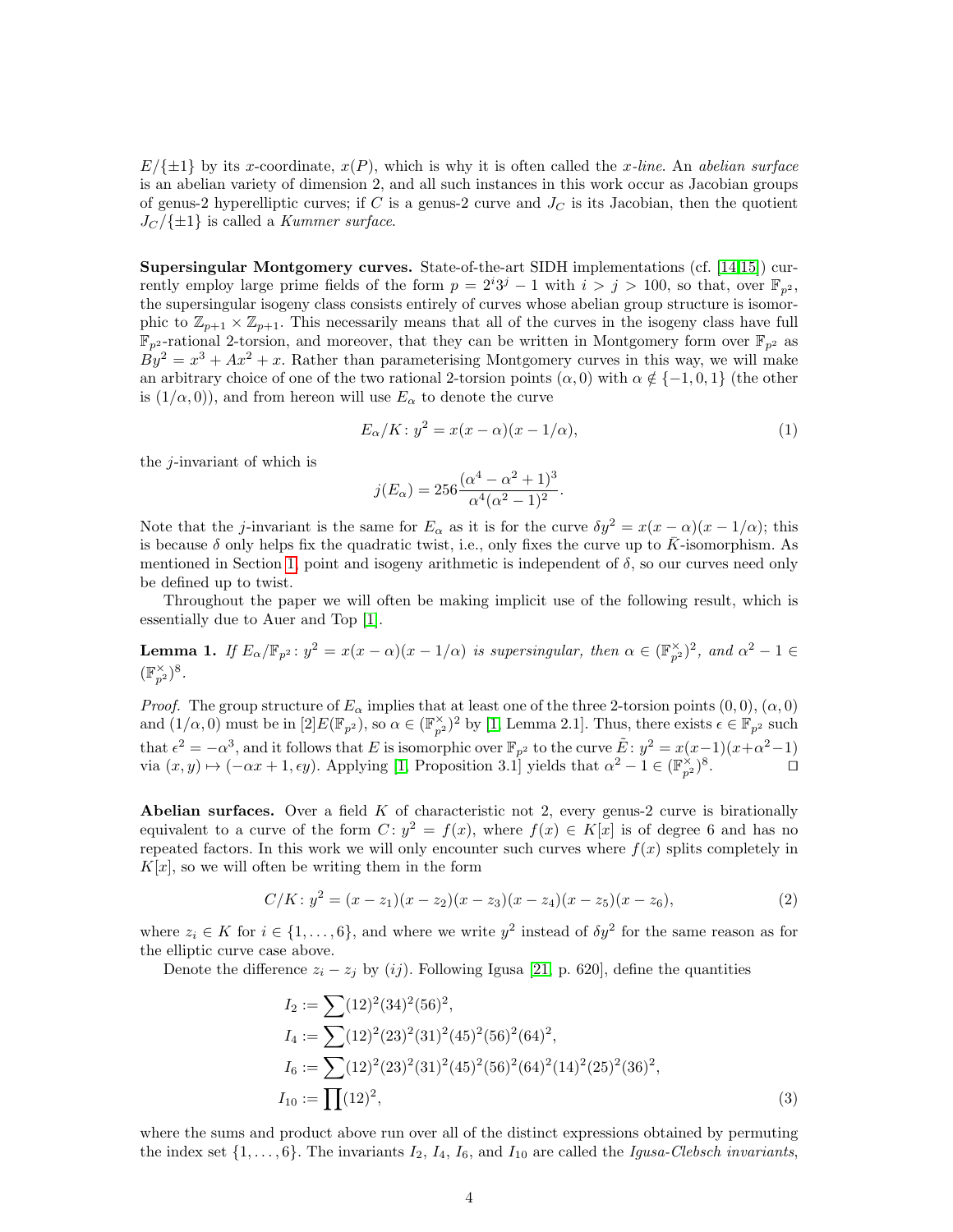and they play an analogous role to the *j*-invariant of an elliptic curve: two curves  $C$  and  $C'$ , with respective Igusa-Clebsch invariants  $(I_2, I_4, I_6, I_{10})$  and  $(I'_2, I'_4, I'_6, I'_{10})$ , are isomorphic over  $\bar{K}$  if and only if

$$
(I_2: I_4: I_6: I_{10}) = (I'_2: I'_4: I'_6: I'_{10}) \in \mathbb{P}(2, 4, 6, 10)(\overline{K}),
$$

i.e., if and only if there exists a  $\lambda \in \overline{K}^{\times}$  such that  $(I_2', I_4', I_6', I_{10}') = (\lambda^2 I_2, \lambda^4 I_4, \lambda^6 I_6, \lambda^{10} I_{10})$ . Observe that, as in the elliptic curve case, the invariants here are independent of  $\delta$ , i.e., are twist-independent. For  $a, b, c, d \in K$  with  $ad \neq bc$  and  $e \in K^{\times}$ , the map

<span id="page-4-0"></span>
$$
\kappa_{(a,b,c,d)}: C \to C', \quad (x,y) \mapsto \left(\frac{ax+b}{cx+d}, \frac{ey}{(cx+d)^3}\right)
$$
 (4)

is a K-rational isomorphism to the curve  $C'$ . Up to isomorphism and quadratic twist, and by abuse of notation, we can write C' as  $C' : y^2 = \prod_{i=1}^6 (x - z'_i)$ , where  $z'_i = (az_i + b)/(cz_i + d)$ . Let  $\{\ell_0, \ell_1, \ell_\infty, \ell_\lambda, \ell_\mu, \ell_\nu\} = \{z_1, \ldots, z_6\}$  be some relabeling of the roots of the sextic in [\(2\)](#page-3-0). Setting

$$
a = \ell_1 - \ell_\infty
$$
,  $b = \ell_0(\ell_\infty - \ell_1)$ ,  $c = \ell_1 - \ell_0$ , and  $d = \ell_\infty(\ell_0 - \ell_1)$ 

in [\(4\)](#page-4-0) yields a map  $\kappa_{(a,b,c,d)}: C \to C_{\lambda,\mu,\nu}$ , where

$$
C_{\lambda,\mu,\nu}: y^2 = x(x-1)(x - \lambda)(x - \mu)(x - \nu)
$$

is the so-called *Rosenhain form* of C. Under  $\kappa_{(a,b,c,d)}$ , the points  $(\ell_\lambda, 0), (\ell_\mu, 0)$  and  $(\ell_\nu, 0)$  on C are respectively sent to  $(\lambda, 0)$ ,  $(\mu, 0)$  and  $(\nu, 0)$  on  $C_{\lambda,\mu,\nu}$ , while the points  $(\ell_0, 0)$ ,  $(\ell_1, 0)$  and  $(\ell_{\infty}, 0)$  are respectively sent to  $(0,0)$ ,  $(1,0)$ , and the point at infinity on  $C_{\lambda,\mu,\nu}$ . There are  $6! = 720$  possible relabelings of the six  $z_i$ , and as such there are 720 possible (ordered) triples  $(\lambda, \mu, \nu)$  of Rosenhain invariants. In this work we can and will identify the Jacobian variety,  $J_C$ , of the curve  $C/K$  with the degree zero divisor class group of C, i.e., with  $Pic_K^0(C) = Div_K^0(C)/Prin_K(C)$  (cf. [\[18,](#page-20-12) §7.8]). In this way a point in the *affine part* of  $J<sub>C</sub>$  (see [\[18,](#page-20-12) p. 204]) is represented using the *Mumford* representation of the corresponding divisor  $D \in Pic_K^0(C)$ ; if D is reduced and non-zero, then the effective component of the support of D either contains 1 or 2 (not necessarily unique) K-rational points on C. In the first (so-called *degenerate*) case, if  $(x_1, y_1)$  is the only such point (and its multiplicity is 1) in the support of D, then  $(x_1, y_1) \in C(K)$ , and its Mumford representation is  $(x - x_1, y_1) \in K[x] \times K[x]$ . In the general case, when  $(x_1, y_1)$  and  $(x_2, y_2)$  with  $x_1 \neq x_2$  are the two  $\bar{K}$ -rational points on C in supp $(D)$ , then the corresponding Mumford representation is

<span id="page-4-2"></span><span id="page-4-1"></span>
$$
(x^{2} + u_{1}x + u_{0}, v_{1}x + v_{0}) \in K[x] \times K[x],
$$

where

$$
u_1 = -x_1 - x_2
$$
,  $u_0 = x_1 x_2$ ,  $v_1 = \frac{y_2 - y_1}{x_2 - x_1}$ , and  $v_0 = \frac{y_1 x_2 - x_1 y_2}{x_2 - x_1}$ . (5)

Note that, in general, the Mumford representation of a point in  $J_C(K)$  can always be written in  $K[x] \times K[x]$ , but this does not imply that the underlying points on  $C(\overline{K})$  are K-rational.

If  $(x^2 + u_1x + u_0, v_1x + v_0)$  is a generic point in  $J_C$ , then the map  $\kappa_{(a,b,c,d)}: C \to C'$  in [\(4\)](#page-4-0) induces a map between their Jacobians, where, for elements with  $\ell_1 = c^2 u_0 - c du_1 + d^2$  and  $\ell_2 = ad - bc$  such that  $\ell_1 \ell_2 \neq 0$ , we have  $(x^2 + u_1x + u_0, v_1x + v_0) \mapsto (x^2 + u'_1x + u'_0, v'_1x + v'_0)$ , with

$$
u'_1 = \ell_1^{-1} ((ad + bc)u_1 - 2acu_0 - 2bd), \qquad u'_0 = \ell_1^{-1} (a^2u_0 - abu_1 + b^2),
$$
  
\n
$$
v'_0 = -e(\ell_1^2 \ell_2)^{-1} (ac^2(u_0u_1v_1 - u_1^2v_0 + u_0v_0) - c(2ad + bc)(u_0v_1 - u_1v_0) - d(ad + 2bc)v_0 + bd^2v_1),
$$
  
\nand 
$$
v'_1 = e(\ell_1^2 \ell_2)^{-1} (c^2(cu_1 - 3d)(u_0v_1 - u_1v_0) + cv_0(c^2u_0 - 3d^2) + d^3v_1).
$$
 (6)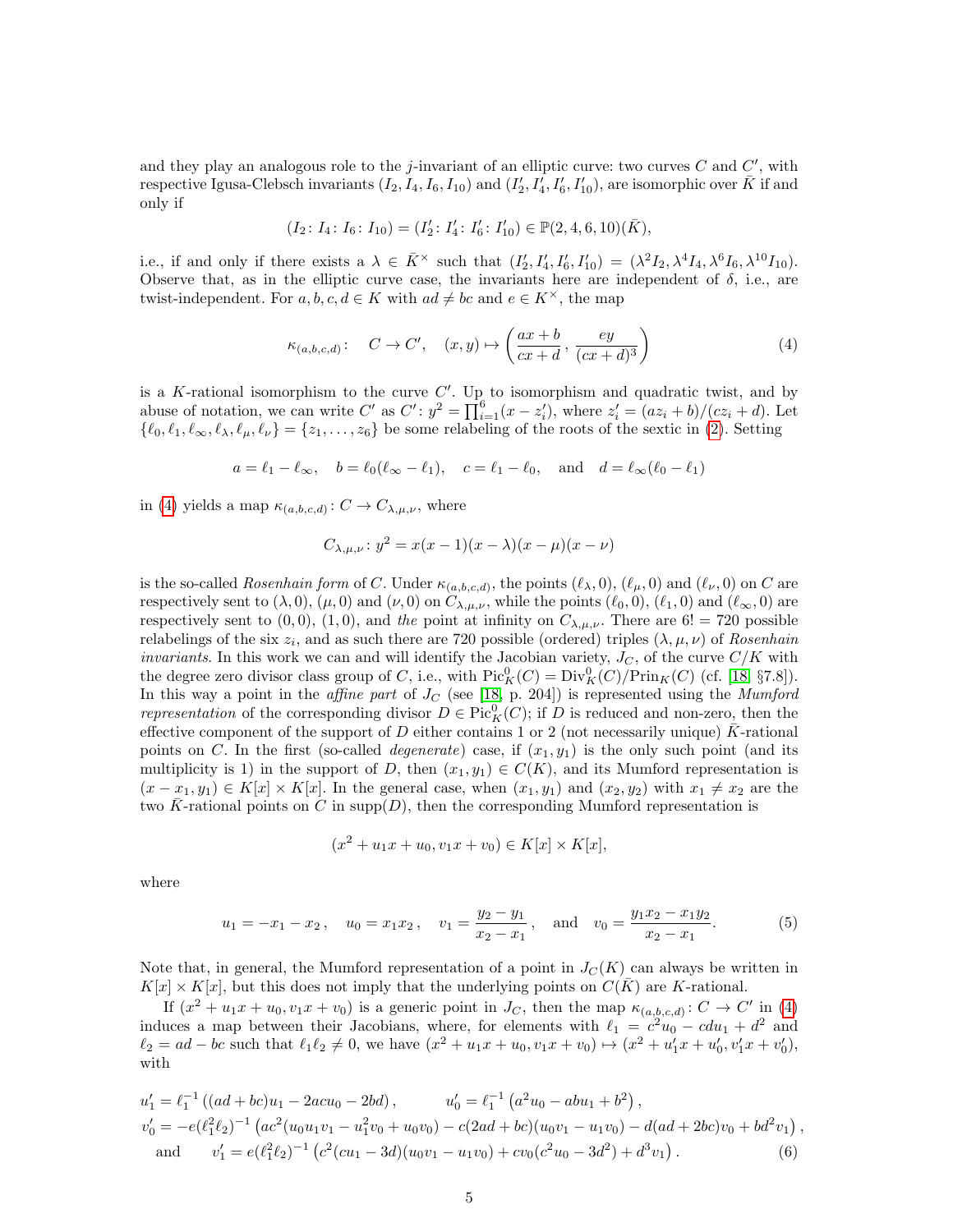Weil restriction of scalars. The Weil restriction of scalars is the process of re-writing a system of equations over a finite extension  $L/K$  as a system of equations in more variables over  $K$  – we refer to [\[18,](#page-20-12) §5.7] for a more general discussion. In this work it can be considered as merely a formality to increase dimension so that speaking of isogenies makes sense. The Weil restriction of our one-dimensional varieties  $E_{\alpha}/\mathbb{F}_{p^2}$  (with respect to the extension  $\mathbb{F}_{p^2} = \mathbb{F}_p(i)$  with  $i^2 + 1$ ) is the two-dimensional variety

$$
W_{\alpha} := \text{Res}_{\mathbb{F}_p}^{\mathbb{F}_{p^2}}(E_{\alpha}) = V\Big(W_0(x_0, x_1, y_0, y_1), W_1(x_0, x_1, y_0, y_1)\Big),
$$

where

$$
W_0 = (\alpha_0^2 + \alpha_1^2) (\alpha_0 (x_0^2 - x_1^2) - 2\alpha_1 x_0 x_1 + \delta_0 (y_0^2 - y_1^2) - 2y_0 y_1 \delta_1 - x_0 (x_0^2 - 3x_1^2 + 1))
$$
  
+  $\alpha_0 (x_0^2 - x_1^2) + 2\alpha_1 x_0 x_1$  and  

$$
W_1 = (\alpha_0^2 + \alpha_1^2) (\alpha_1 (x_0^2 - x_1^2) + 2\alpha_0 x_0 x_1 + \delta_1 (y_0^2 - y_1^2) + 2y_0 y_1 \delta_0 - x_1 (3x_0^2 - x_1^2 + 1))
$$
  
+  $\alpha_1 (x_1^2 - x_0^2) + 2\alpha_0 x_0 x_1$ 

are obtained by putting  $x = x_0 + x_1 \cdot i$ ,  $y = y_0 + y_1 \cdot i$  as well as  $\alpha = \alpha_0 + \alpha_1 \cdot i$  and  $\delta = \delta_0 + \delta_1 \cdot i$ (with  $x_0, x_1, y_0, y_1, \alpha_0, \alpha_1, \delta_0, \delta_1 \in \mathbb{F}_p$ ) into [\(1\)](#page-3-1). In terms of dimension, it now makes sense to speak of isogenies between  $W_{\alpha}$  and the two-dimensional abelian surfaces described in the next section.

We make the disclaimer that oftentimes we will speak loosely and refer to isogenies and maps between  $E_{\alpha}$ , intermediate curves, and abelian surfaces, but that from hereon it should be clear that, technically speaking, these maps are only well-defined when speaking of the corresponding Weil restrictions of these elliptic curves with respect to  $\mathbb{F}_{p^2}/\mathbb{F}_p$ .

Power-of-2 elliptic curve isogenies in SIDH. Understanding how  $2^e$ -isogenies are computed in SIDH is key in understanding the directions we take in Section [4](#page-9-0) and Section [5.](#page-12-0) Recall the three 2-torsion points on  $E_{\alpha}$  as  $(0,0)$ ,  $(\alpha,0)$  and  $(1/\alpha,0)$ ; in general, each of these corresponds to a different 2-isogeny emanating from  $E_{\alpha}$ . Following [\[16,](#page-20-2) §4.3.2] and [\[27,](#page-20-13) §4.2], when the kernel is generated by the special point  $(0, 0)$ , applying Vélu's formulas [\[35\]](#page-21-2) to write down the isogeny allows us to (re)write the image curve in Montgomery form<sup>[2](#page-5-1)</sup>. However, when the kernel is generated by one of the other two points, direct application of V´elu's formulas makes writing the image curve in Montgomery form much less obvious. This was achieved in [\[16](#page-20-2)[,27\]](#page-20-13) by using an isomorphism to move these two kernel points to  $(0,0)$  on an isomorphic curve (which differs depending whether the kernel is  $\langle (\alpha, 0) \rangle$  or  $\langle (1/\alpha, 0) \rangle$ , prior to invoking Vélu.

In our case we follow an analogous path. From the work in [\[28\]](#page-21-6), we have a very simple Kummer surface isogeny that corresponds to a special kernel  $O$ , and we use an isomorphism to move our two more general kernels,  $\gamma$  and  $\gamma$ , prior to applying the isogeny (see sections [4](#page-9-0) and [5](#page-12-0) for the definitions of  $O, \gamma$  and  $\gamma$ ).

We point out that this analogue is not a coincidence, and is made concrete in Lemma [2.](#page-9-1) Moreover, just like in the elliptic curve case where  $(0,0)$  cannot arise as the kernel of a repeated isogeny in SIDH (because it gives rise to the dual isogeny – see [\[16\]](#page-20-2)), in our case it is O that corresponds to the dual so our kernel will, with the possible exception of the very first  $(2, 2)$ isogeny, only ever correspond to  $\Upsilon$  and  $\tilde{\Upsilon}$ .

#### <span id="page-5-0"></span>3 Abelian surfaces isogenous to supersingular Montgomery curves

This section links supersingular Montgomery curves defined over  $\mathbb{F}_{p^2}$  with abelian surfaces defined over  $\mathbb{F}_p$ . We start with Proposition [1,](#page-6-0) which writes down the genus-2 curve  $C_{\alpha}/\mathbb{F}_p$  arising from Scholten's construction; its proof is postponed until after we have derived the back-and-forth  $(2, 2)$ isogenies between the given Weil restriction and abelian surface. We point out that the exposition

<span id="page-5-1"></span><sup>&</sup>lt;sup>2</sup> The importance of the codomain curve sharing the same form as the domain curve is a result of our need to repeat many small isogeny computations (which we want to be as efficient and uniform as possible).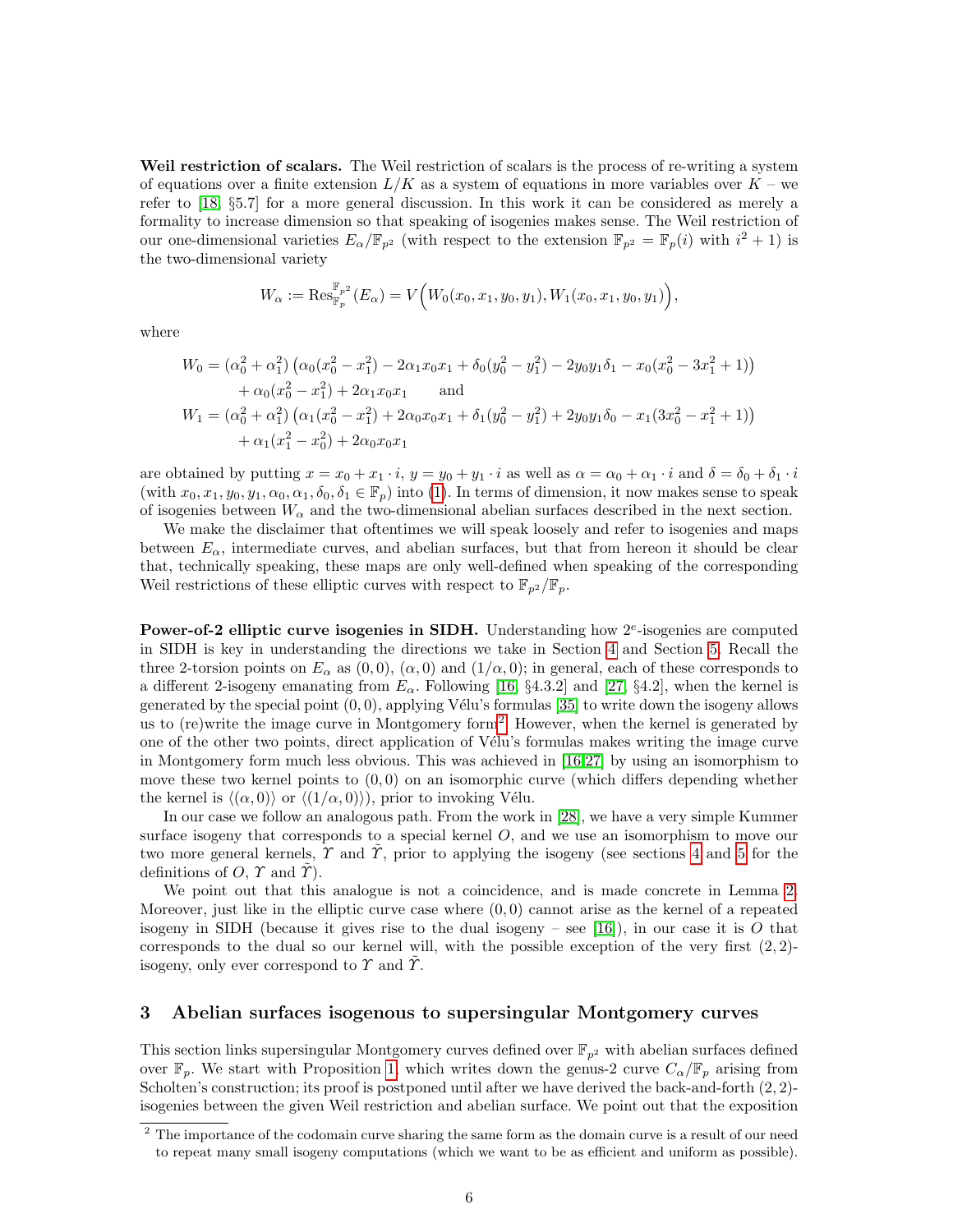below is simplified by assuming<sup>[3](#page-6-1)</sup>  $p \equiv 3 \mod 4$  so that  $\mathbb{F}_{p^2} = \mathbb{F}_p(i)$  with  $i^2 + 1 = 0$ , but treating the complimentary or general case is analogous. The only impactful restriction made in addition to Scholten's requirements is that of supersingularity. As mentioned in Section [1,](#page-0-0) this gives rise to simpler maps than those in [\[6\]](#page-20-5) by way of the trace map, but several of our intermediate steps may still be useful beyond the supersingular scenario.

<span id="page-6-0"></span>**Proposition 1.** Let  $p \equiv 3 \mod 4$ , let  $\mathbb{F}_{p^2} = \mathbb{F}_p(i)$  with  $i^2 + 1 = 0$ , and let

$$
E_{\alpha}/\mathbb{F}_{p^2}: y^2 = x(x - \alpha)(x - 1/\alpha)
$$

be supersingular with  $\alpha \notin \mathbb{F}_p$ . Write  $\alpha = \alpha_0 + \alpha_1 \cdot i$  with  $\alpha_0, \alpha_1 \in \mathbb{F}_p$ . The Weil restriction of scalars of  $E_\alpha(\mathbb{F}_{p^2})$  with respect to  $\mathbb{F}_{p^2}/\mathbb{F}_p$  is  $(2, 2)$ -isogenous to the Jacobian,  $J_{C_\alpha}$ , of

<span id="page-6-4"></span>
$$
C_{\alpha}/\mathbb{F}_p: y^2 = f_1(x)f_2(x)f_3(x),
$$
\n(7)

where

$$
f_1(x) = x^2 + \frac{2\alpha_0}{\alpha_1} \cdot x - 1,
$$
  
\n
$$
f_2(x) = x^2 - \frac{2\alpha_0}{\alpha_1} \cdot x - 1,
$$
 and  
\n
$$
f_3(x) = x^2 - \frac{2\alpha_0(\alpha_0^2 + \alpha_1^2 - 1)}{\alpha_1(\alpha_0^2 + \alpha_1^2 + 1)} \cdot x - 1.
$$

Remark 1 (Singular quadratic splittings and split Jacobians). We immediately point out that the  $f_i(x)$  in Proposition [1](#page-6-0) are linearly dependent; namely,  $f_3(x) = 1/(N+1)\cdot f_1(x) + N/(N+1)\cdot f_2(x)$ , where  $N = N_{\mathbb{F}_{p^2}/\mathbb{F}_p}(\alpha) = \alpha_0^2 + \alpha_1^2$ . Oftentimes in the literature, this is referred to as the *singular* scenario, where the Jacobian of  $C_{\alpha}$  is reducible, or *split* (e.g., [\[10,](#page-20-6) Theorem 14.1.1(ii)] and [\[33,](#page-21-5) Proposition 8.3.1]). However, we stress that those results do not necessarily imply that this splitting occurs over  $\mathbb{F}_p$ ; Cassels and Flynn assume that they are working in the algebraic closure [\[10,](#page-20-6) p. 154] and Smith's construction of the linear polynomials on [\[33,](#page-21-5) p. 119] also requires a field extension in the general case. Indeed, if all of the elliptic curves in our isogeny graph were (2, 2)-isogenous to a Jacobian that is split over  $\mathbb{F}_p$ , this would have serious implications on the quantum security of SIDH (see [\[11\]](#page-20-14)). We conjecture that the Jacobian of  $C_{\alpha}$  only splits over  $\mathbb{F}_p$  when the j-invariant of  $E_{\alpha}$  is itself defined over  $\mathbb{F}_p$ , and note that adhering to the constructions in [\[10\]](#page-20-6) and [\[33\]](#page-21-5) (over the algebraic closure) yields an isogeny between  $J_{C_{\alpha}}(\mathbb{F}_{p^2})$  and  $E_{\alpha}^2(\mathbb{F}_{p^2})$ , which manifests  $J_{C_{\alpha}}$  being supersingular [\[26,](#page-20-15) Theorem 4.2].

## **Fixing roots of the sextic.** Following Lemma [1,](#page-3-2) let  $\gamma, \beta \in \mathbb{F}_{p^2}$  be such that

<span id="page-6-3"></span><span id="page-6-2"></span>
$$
\gamma^2 = \alpha \qquad \text{and} \qquad \beta^2 = (\alpha^2 - 1)/\alpha,\tag{8}
$$

and write  $\beta = \beta_0 + \beta_1 \cdot i$  and  $\gamma = \gamma_0 + \gamma_1 \cdot i$  for  $\beta_0, \beta_1, \gamma_0, \gamma_1 \in \mathbb{F}_p$ . The curve  $C_{\alpha}/\mathbb{F}_p$  from Proposition [1](#page-6-0) will henceforth be written as

$$
C_{\alpha}/\mathbb{F}_p: y^2 = (x - z_1)(x - z_2)(x - z_3)(x - z_4)(x - z_5)(x - z_6),
$$

where

$$
z_1 := \frac{\beta_0}{\beta_1}, \quad z_2 := \frac{\gamma_0}{\gamma_1}, \quad z_3 := -\frac{\gamma_0}{\gamma_1}, \quad z_4 := -\frac{\beta_1}{\beta_0}, \quad z_5 := -\frac{\gamma_1}{\gamma_0}, \quad z_6 := \frac{\gamma_1}{\gamma_0}, \tag{9}
$$

and where we note at once that

 $z_3 = -z_2$ ,  $z_4 = -1/z_1$ ,  $z_5 = -1/z_2$ , and  $z_6 = 1/z_2$ .

Furthermore, observe that any combination of the choices of roots for  $\gamma$  and  $\beta$  in [\(8\)](#page-6-2) gives rise to the same values of the  $z_i$  in [\(9\)](#page-6-3).

<span id="page-6-1"></span><sup>&</sup>lt;sup>3</sup> In the current landscape of isogeny-based cryptography, the assumption of  $p \equiv 3 \mod 4$  is standard [\[16](#page-20-2)[,14,](#page-20-3)[15](#page-20-4)[,22\]](#page-20-0).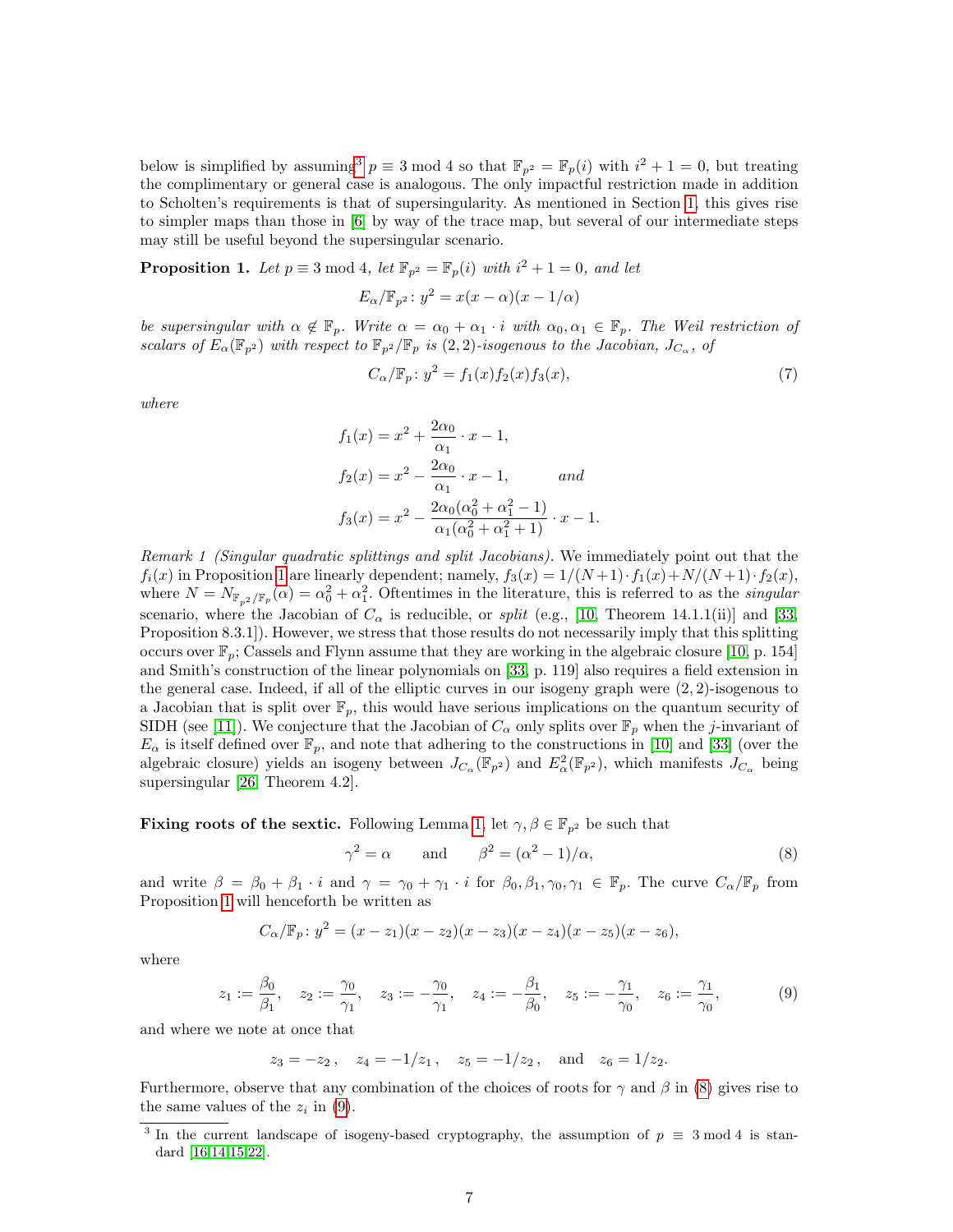Mapping from  $E_{\alpha}(\mathbb{F}_{p^2})$  to  $J_{C_{\alpha}}(\mathbb{F}_p)$ . The  $(2, 2)$ -isogeny from (the Weil restriction of)  $E_{\alpha}(\mathbb{F}_{p^2})$ to the Jacobian  $J_{C_{\alpha}}(\mathbb{F}_p)$  will be derived as the composition of maps between intermediate curves. We start by defining the curve

$$
\tilde{E}_{\alpha}/\mathbb{F}_{p^2}: y^2 = (x - r_1)(x - r_2)(x - r_3),
$$

with

$$
r_1 := (\alpha - 1/\alpha)^{p-1}
$$
,  $r_2 := \alpha^{p-1}$ , and  $r_3 := 1/\alpha^{p-1}$ .

Fix  $\hat{\beta}$  such that  $\hat{\beta}^2 = r_3 - r_2$  (it is easy to see that  $\hat{\beta}$  always exists over  $\mathbb{F}_{p^2}$ ), and define an isomorphism between  $E_{\alpha}$  and  $\tilde{E}_{\alpha}$  as

$$
\psi: E_{\alpha} \to \tilde{E}_{\alpha}, \quad (x, y) \mapsto \left( (\hat{\beta}/\beta)^2 \cdot x + r_1 , (\hat{\beta}/\beta)^3 \cdot y \right).
$$

Following [\[31,](#page-21-1) Lemma 2.1], define  $\tilde{C}_{\alpha}/\mathbb{F}_{p^2}$  as the hyperelliptic curve

$$
\tilde{C}_{\alpha}/\mathbb{F}_{p^2}: y^2 = (x^2 - r_1)(x^2 - r_2)(x^2 - r_3),
$$

where we have the map

$$
\omega: \tilde{C}_{\alpha} \to \tilde{E}_{\alpha}, \quad (x, y) \mapsto (x^2, y).
$$

Observing that  $r_1$ ,  $r_2$  and  $r_3$  are all square in  $\mathbb{F}_{p^2}$ , let W be the set of x-coordinates of the six Weierstrass points of  $\tilde{C}_{\alpha}$ . A key step in Scholten's construction is to choose a map  $\phi$  that, restricted to x-coordinates, leaves  $\phi(W)$  invariant under the action of Galois. With  $\mathbb{F}_{p^2} = \mathbb{F}_p(i)$ , our choice is

$$
\phi \colon \tilde{C}_{\alpha}(\mathbb{F}_{p^2}) \to C_{\alpha}(\mathbb{F}_{p^2}),
$$

$$
(x, y) \mapsto \left(-i \cdot \frac{x-1}{x+1}, \frac{y}{w} \left(1 - \frac{x-1}{x+1}\right)^3\right),
$$

where  $w := r_3(1 - r_1)(r_2 - 1)^2$  and  $C_\alpha$  is the curve from Proposition [1.](#page-6-0) An important observation here is that  $C_{\alpha}$  is defined over  $\mathbb{F}_p$ , while  $\tilde{C}_{\alpha}$  is defined over  $\mathbb{F}_{p^2}$ , and the map  $\phi$  is between the  $\mathbb{F}_{p^2}$ -rational points on these curves.

Composing the image of the *pullback*  $\omega^*$  (see [\[18,](#page-20-12) Definition 8.3.1]) with  $\phi$  (which is extended linearly into  $J_{C_{\alpha}}(\mathbb{F}_{p^2})$  via the Abel-Jacobi map as in [\(5\)](#page-4-1)), induces the map

$$
\rho: \tilde{E}_{\alpha}(\mathbb{F}_{p^2}) \to J_{C_{\alpha}}(\mathbb{F}_{p^2}),
$$
  

$$
(\tilde{x}, \tilde{y}) \mapsto (x^2 + u_1 x + u_0, v_1 + v_0),
$$

where

$$
u_1 = 2i \cdot \left(\frac{\tilde{x}+1}{\tilde{x}-1}\right), \quad u_0 = -1, \quad v_1 = -4i \cdot \frac{\tilde{y}(\tilde{x}+3)}{w(\tilde{x}-1)^2}, \quad v_0 = \frac{4\tilde{y}}{w(\tilde{x}-1)}.
$$

Since  $J_{C_{\alpha}}$  is defined over  $\mathbb{F}_p$  and is supersingular with embedding degree  $k = 2$ , we can use the trace map  $\mathcal T$  to move elements from  $J_{C_\alpha}(\mathbb F_{p^2})$  into  $J_{C_\alpha}(\mathbb F_p)$ , i.e.,

$$
\mathcal{T}: \quad J_{C_{\alpha}}(\mathbb{F}_{p^2}) \to J_{C_{\alpha}}(\mathbb{F}_p),
$$

$$
P \mapsto \sum_{\sigma \in \text{Gal}(\mathbb{F}_{p^2}/\mathbb{F}_p)} \sigma(P),
$$

which for generic elements in  $J_{C_{\alpha}}(\mathbb{F}_{p^2})$ , becomes

$$
\mathcal{T}: (x^2 + u_1 x + u_0, v_1 x + v_0) \mapsto (x^2 + u_1 x + u_0, v_1 x + v_0) \oplus_J (x^2 + u_1^p x + u_0^p, v_1^p x + v_0^p),
$$

where  $\oplus_J$  denotes the addition law in  $J_{C_\alpha}(\mathbb{F}_{p^2})$ , explicit formulas for which are in [\[20,](#page-20-16) §5]. Finally, we can now define the map from (the Weil restriction of)  $E_{\alpha}(\mathbb{F}_{p^2})$  to  $J_{C_{\alpha}}(\mathbb{F}_p)$  as

$$
\eta\colon E_{\alpha}(\mathbb{F}_{p^2}) \to J_{C_{\alpha}}(\mathbb{F}_p),
$$

$$
P \mapsto (\mathcal{T} \circ \rho \circ \psi)(P).
$$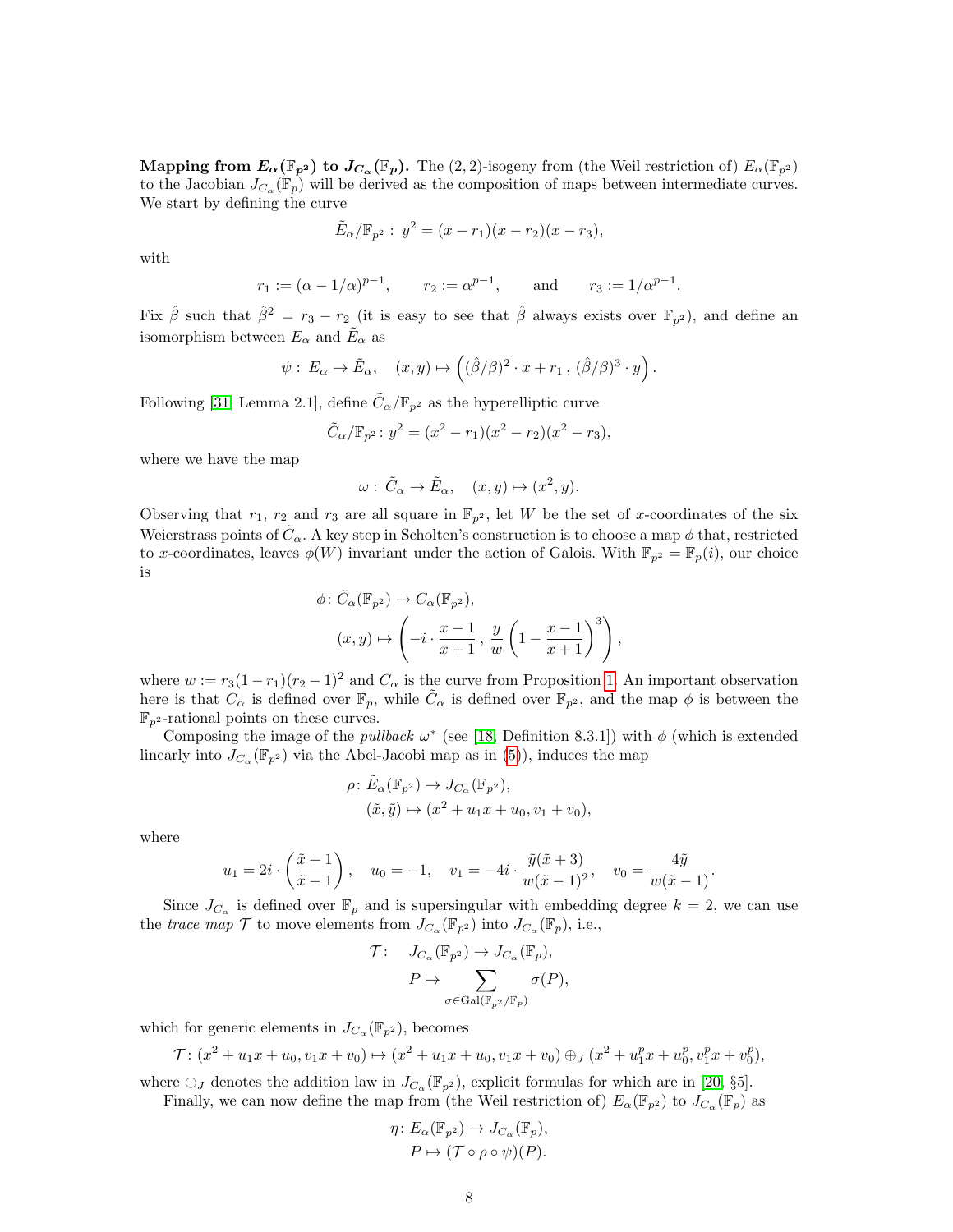**Mapping from**  $J_{C_{\alpha}}(\mathbb{F}_p)$  to  $E_{\alpha}(\mathbb{F}_{p^2})$ . We start by writing down  $\phi^{-1}$ , the inverse of  $\phi$ , as

$$
\phi^{-1}: C_{\alpha}(\mathbb{F}_{p^2}) \to \tilde{C}_{\alpha}(\mathbb{F}_{p^2}),
$$

$$
(x, y) \mapsto \left(-\frac{x-i}{x+i}, -i \cdot \frac{yw}{(x+i)^3}\right).
$$

Extending  $\phi^{-1}$  linearly to  $\text{Div}_{\overline{\mathbb{F}}_p}(C_\alpha)$  (and recalling our identification of  $J_{C_\alpha}(K)$  and  $\text{Pic}_K^0(C_\alpha)$  – see Section [2\)](#page-2-1) induces a map  $\rho$ , defined for generic elements in the affine part of  $J_{C_{\alpha}}(\mathbb{F}_p)$  as

$$
\hat{\rho} \colon J_{C_{\alpha}}(\mathbb{F}_p) \to \tilde{E}_{\alpha}(\mathbb{F}_{p^2}) \times \tilde{E}_{\alpha}(\mathbb{F}_{p^2}),
$$
  
\n
$$
P \mapsto ((\omega \circ \phi^{-1})(x_1, y_1)), (\omega \circ \phi^{-1})(x_2, y_2)),
$$

where the Mumford representation of  $P \in J_{C_\alpha}(\mathbb{F}_p)$  is exactly as in [\(5\)](#page-4-1), with  $(x_1, y_1), (x_2, y_2) \in$  $C_{\alpha}(\mathbb{F}_{p^2}).$ 

We can now define the full map from  $J_{C_{\alpha}}(\mathbb{F}_p)$  to  $E_{\alpha}(\mathbb{F}_{p^2})$  as

$$
\hat{\eta} \colon J_{C_{\alpha}}(\mathbb{F}_p) \to E_{\alpha}(\mathbb{F}_{p^2}), P \mapsto (\psi^{-1} \circ \oplus_{\tilde{E}} \circ \hat{\rho}) (P),
$$

where  $\oplus_{\tilde{E}}\colon \tilde{E}_{\alpha}\times \tilde{E}_{\alpha} \to \tilde{E}_{\alpha}$  is the addition law on  $\tilde{E}_{\alpha}$ , and the inverse of the isomorphism  $\psi$  is

$$
\psi^{-1} : \tilde{E}_{\alpha} \to E_{\alpha}, \quad (x, y) \mapsto \left( (\beta/\hat{\beta})^2 \cdot (x - r_1), \, (\beta/\hat{\beta})^3 \cdot y \right).
$$

**Kernels and group structures.** Let  $\mathcal{O}_{E_{\alpha}}$  be the point at infinity on  $E_{\alpha}$ . The kernel of the map  $\eta: E_{\alpha}(\mathbb{F}_{p^2}) \to \overline{J_{C_{\alpha}}(\mathbb{F}_p)}$  is

$$
ker(\eta) = E_{\alpha}[2] = \{ \mathcal{O}_{E_{\alpha}}, (0,0), (\alpha,0), (1/\alpha,0) \},
$$

which is isomorphic to  $\mathbb{Z}_2 \times \mathbb{Z}_2$ .

Let  $\mathcal{O}_J$  be the identity in  $J_{C_\alpha}$ . The kernel of the map  $\hat{\eta} \colon J_{C_\alpha}(\mathbb{F}_p) \to E_\alpha(\mathbb{F}_{p^2})$  is

$$
\ker(\hat{\eta}) = \{ \mathcal{O}_J, ((x-z_1)(x-z_4), 0), ((x-z_3)(x-z_6), 0), ((x-z_2)(x-z_5), 0) \},
$$

a maximal 2-Weil isotropic subgroup of  $J_{C_{\alpha}}[2]$ , which is also isomorphic to  $\mathbb{Z}_2 \times \mathbb{Z}_2$ . It is readily verified that, up to isomorphism, we have  $(\hat{\eta} \circ \eta) = [2]_{E_{\alpha}}$ , where  $[2]_{E_{\alpha}}$  is the multiplication-by-2 map on  $E_\alpha$ . Similarly, up to isomorphism, we have  $(\eta \circ \hat{\eta}) = [2]_J$ , where  $[2]_J$  is the multiplicationby-2 map on  $J_{C_{\alpha}}$ . Thus,  $\eta$  and  $\hat{\eta}$  are the (unique, up to isomorphism) dual isogenies of one another.

As abelian groups, we have

<span id="page-8-0"></span>
$$
E_{\alpha}(\mathbb{F}_{p^2}) \cong \mathbb{Z}_{p+1} \times \mathbb{Z}_{p+1},
$$

and

$$
J_{C_{\alpha}}(\mathbb{F}_p) \cong \mathbb{Z}_2 \times \mathbb{Z}_2 \times \mathbb{Z}_{\frac{p+1}{2}} \times \mathbb{Z}_{\frac{p+1}{2}}.
$$
\n
$$
(10)
$$

*Proof (of Proposition [1\)](#page-6-0).* This follows from [\[31\]](#page-21-1).  $E_\alpha$  is isomorphic to  $\tilde{E}_\alpha$  under  $\psi$  (indeed,  $\tilde{E}_\alpha$ ) is a monic version of the second curve in [\[31,](#page-21-1) Lemma 3.1], when  $E_{\alpha}$  is the first). Thus, under  $\omega: (x, y) \mapsto (x^2, y), \ \tilde{E}_{\alpha}$  and  $J_{C_{\alpha}}$  have the same L-polynomial and are therefore isogenous [\[31,](#page-21-1) Lemma 2.1]. It remains to show that  $\eta$  is a  $(2, 2)$ -isogeny, which is an immediate consequence of  $\ker(\omega^*) \subseteq \tilde{E}_{\alpha}[2]$  [\[18,](#page-20-12) Exercise 10.5.2] and the definition of  $\rho$ .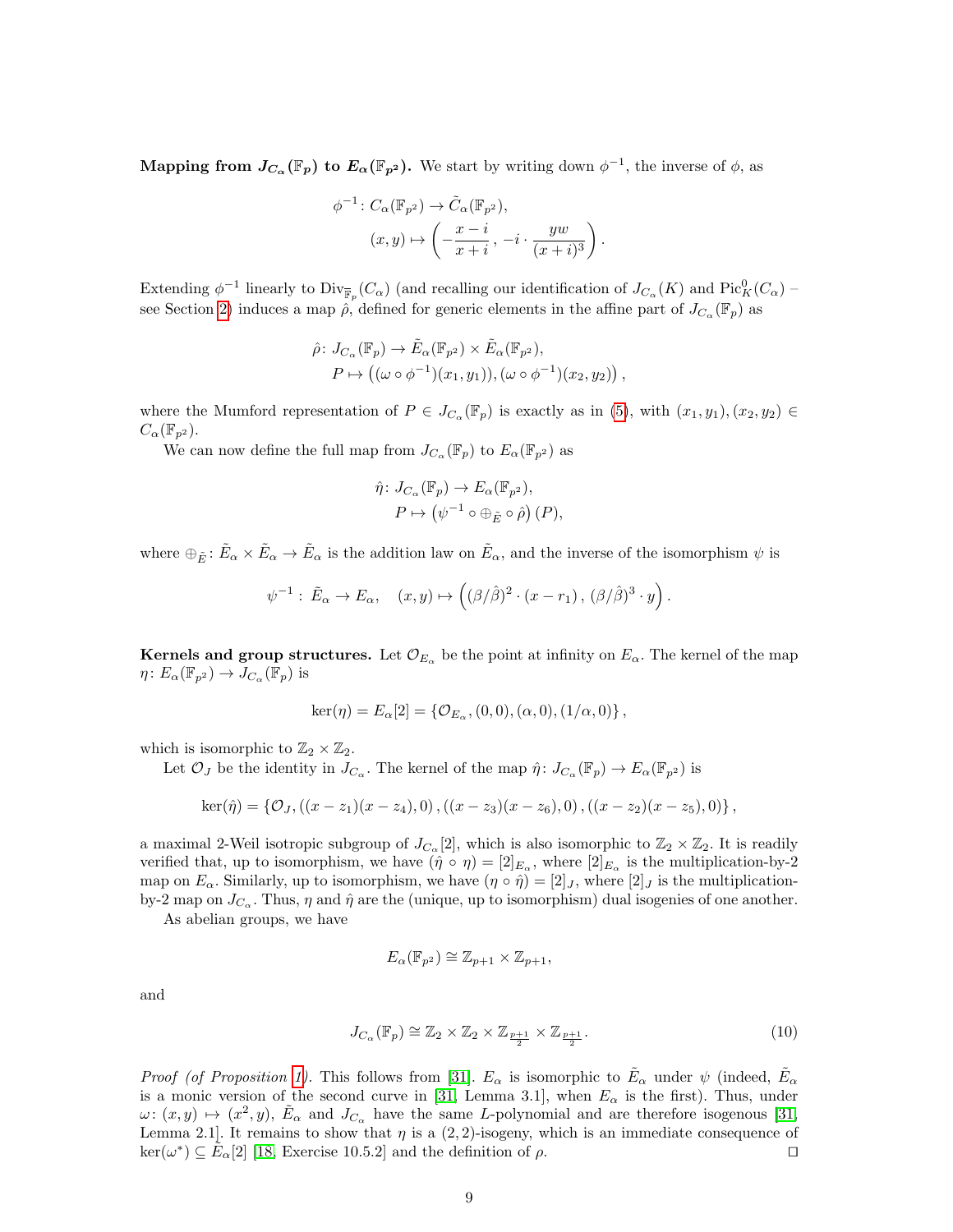### <span id="page-9-0"></span>4 Richelot isogenies on supersingular abelian surfaces

This section studies Richelot (2, 2)-isogenies whose domain is the Jacobian,  $J_{C_{\alpha}}$ , of the curve  $C_{\alpha}$ defined in Proposition [1.](#page-6-0) This lays the foundations for the following section, where we will study these isogenies as they are pushed down onto a corresponding Kummer surface  $\mathcal{K}_{\alpha} = J_{C_{\alpha}}/\{\pm 1\}$ . Readers should rest assured that, as is usual in the genus-2 landscape, the situation looks much more complicated on the full Jacobian (e.g., in [\(13\)](#page-10-0)) than it does once we move to a well-specified Kummer surface.

In general, there are 15 Richelot isogenies emanating from  $J_{C_{\alpha}}$ , but we will be restricting our focus to the three that correspond to the 2-isogenies on  $E_{\alpha}$ .

Kernels of (2, 2)-isogenies as quadratic splittings. Recall the labeling of the roots  $z_1, \ldots, z_6 \in$  $\mathbb{F}_p$  of the sextic  $f(x) \in \mathbb{F}_p[x]$  in [\(9\)](#page-6-3). As an abelian group, the 2-torsion of  $J_{C_\alpha}, J_{C_\alpha}[2]$ , is isomorphic to  $(\mathbb{Z}/2\mathbb{Z})^4$ ; it consists of the zero element,  $\mathcal{O}_J$ , together with the 15 points whose Mumford representations are  $((x-z_i)(x-z_j), 0)$ , where  $i, j \in \{1, \ldots 6\}$  and  $i \neq j$ . We will use  $G_{i,j}$  to denote the quadratic polynomial  $(x-z_i)(x-z_j) \in \mathbb{F}_p[x]$  and write  $P_{i,j} \in J_{C_\alpha}[2]$  for the non-zero 2-torsion point whose Mumford representation is  $P_{i,j} = (G_{i,j}, 0)$ .

Following [\[33,](#page-21-5) §8.1], kernels of  $(2, 2)$ -isogenies are called  $(2, 2)$ -subgroups, and these correspond to the maximal 2-Weil isotropic subgroups of  $J_{C_{\alpha}}[2]$ . Smith [\[33,](#page-21-5) §8.2] formalises this connection by introducing quadratic splittings. In our case, a quadratic splitting is simply a choice of factorisation of the sextic polynomial  $f(x)$  in Proposition [1](#page-6-0) into three quadratic factors in  $\mathbb{F}_p[x]$ ; one such choice was already illustrated in [\(7\)](#page-6-4). Henceforth, for any  $\{i, j, k, l, m, n\} = \{1, 2, 3, 4, 5, 6\}$ , we use the notation  $(G_{i,j}, G_{k,l}, G_{m,n}) \in \mathbb{F}_p[x]^3$  to denote the corresponding quadratic splitting of  $f(x) = G_{i,j} \cdot G_{k,l} \cdot G_{m,n}$ . There are 15 choices of splittings, and each corresponds to a unique  $(2, 2)$ -subgroup: the quadratic splitting  $(G_{i,j}, G_{k,l}, G_{m,n})$  corresponds to the  $(2, 2)$ -subgroup of  $J_{C_{\alpha}}[2]$  generated by any two of the three points in  $\{P_{i,j}, P_{k,l}, P_{m,n}\}$  (the third point is the sum of the other two). In this way, we see that  $(2, 2)$ -subgroups are isomorphic to  $(\mathbb{Z}/2\mathbb{Z})^2$ .

(2, 2)-subgroups corresponding to the Montgomery 2-torsion. Out of the 15 possible splittings described above, there are three splittings we are interested in; those where the subsequent (2, 2)-isogenies on  $J_{C_{\alpha}}$  correspond to the three 2-isogenies on  $E_{\alpha}$ . We make these splittings concrete in the following lemma.

<span id="page-9-1"></span>**Lemma 2.** Let  $E_{\hat{\alpha}}/F_{p^2}$ ,  $E_{\alpha}/F_{p^2}$  and  $E_{\alpha'}/F_{p^2}$  be three Montgomery curves that are respectively  $\mathbb{F}_{p^2}$ -isomorphic to  $E_\alpha/\langle(0,0)\rangle$ ,  $E_\alpha/\langle(\alpha, 0)\rangle$ , and  $E_\alpha/\langle(1/\alpha, 0)\rangle$ , and let  $C_{\hat{\alpha}}/\mathbb{F}_p$ ,  $C_{\alpha'}/\mathbb{F}_p$  and  $C_{\alpha''}/\mathbb{F}_p$ be the corresponding hyperelliptic curves (as in Proposition [1\)](#page-6-0). Furthermore, fix the three quadratic splittings  $O, \Upsilon$ , and  $\Upsilon$ , as

$$
O = (O_1, O_2, O_3) := (G_{2,3}, G_{5,6}, G_{1,4}),
$$
  
\n
$$
\Upsilon = (\Upsilon_1, \Upsilon_2, \Upsilon_3) := (G_{4,5}, G_{1,2}, G_{3,6}),
$$
 and  
\n
$$
\tilde{\Upsilon} = (\tilde{\Upsilon}_1, \tilde{\Upsilon}_2, \tilde{\Upsilon}_3) := (G_{1,6}, G_{3,4}, G_{2,5}).
$$

Then, up to isomorphism, the image curves  $C_O$ ,  $C_T$  and  $C_{\tilde{T}}$  of the Richelot (2, 2)-isogenies (with respective kernels corresponding to O,  $\Upsilon$  and  $\tilde{\Upsilon}$ ) are such that

<span id="page-9-2"></span>
$$
C_O = C_{\hat{\alpha}},
$$
 and  $\{C_T, C_{\tilde{T}}\} = \{C_{\alpha'}, C_{\alpha''}\}.$ 

Proof. Direct substitution of [\(9\)](#page-6-3) gives

$$
O_1 = x^2 - \frac{\gamma_0^2}{\gamma_1^2}, \qquad O_2 = x^2 - \frac{\gamma_1^2}{\gamma_0^2}, \qquad O_3 = x^2 + \left(\frac{\beta_1^2 - \beta_0^2}{\beta_0 \beta_1}\right) x - 1,\tag{11}
$$

$$
\Upsilon_1 = x^2 + \left(\frac{\beta_1\gamma_0 + \gamma_1\beta_0}{\beta_0\gamma_0}\right)x + \frac{\beta_1\gamma_1}{\beta_0\gamma_0}, \quad \Upsilon_2 = x^2 - \left(\frac{\beta_0\gamma_1 + \gamma_0\beta_1}{\beta_1\gamma_1}\right)x + \frac{\beta_0\gamma_0}{\beta_1\gamma_1}, \quad \Upsilon_3 = x^2 + \left(\frac{\gamma_0^2 - \gamma_1^2}{\gamma_0\gamma_1}\right)x - 1,
$$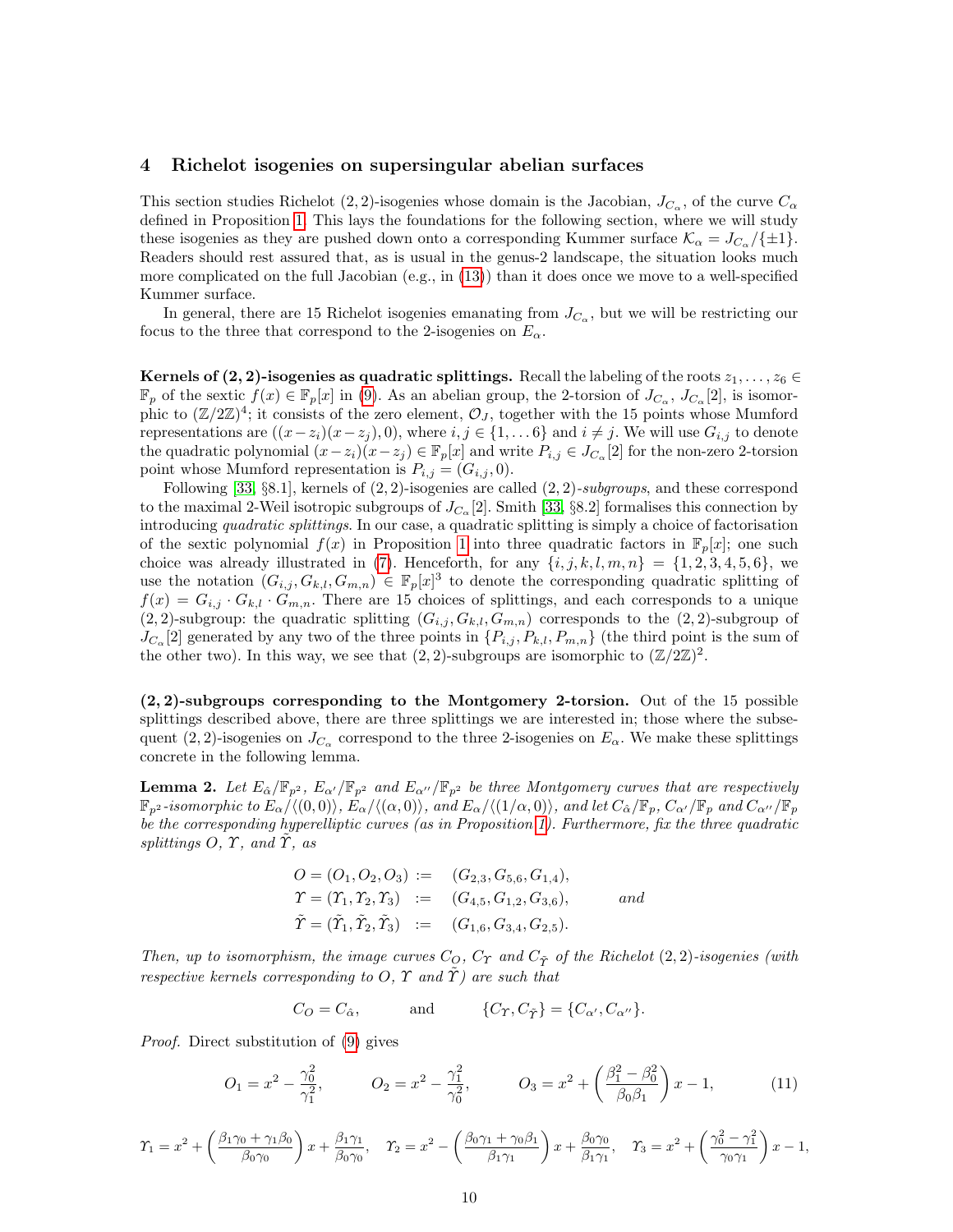<span id="page-10-1"></span>and

$$
\tilde{\Upsilon}_1 = x^2 - \left(\frac{\beta_0 \gamma_0 + \gamma_1 \beta_1}{\beta_1 \gamma_0}\right) x + \frac{\beta_0 \gamma_1}{\beta_1 \gamma_0}, \quad \tilde{\Upsilon}_2 = x^2 + \left(\frac{\beta_0 \gamma_0 + \gamma_1 \beta_1}{\beta_0 \gamma_1}\right) x + \frac{\beta_1 \gamma_0}{\beta_0 \gamma_1}, \quad \tilde{\Upsilon}_3 = x^2 + \left(\frac{\gamma_1^2 - \gamma_0^2}{\gamma_0 \gamma_1}\right) x - 1.
$$

In each case, if the splitting is written as  $S = (x^2 + g_{1,1}x + g_{1,0}, x^2 + g_{2,1}x + g_{2,0}, x^2 + g_{3,1}x + g_{3,0}),$ then the curve with the corresponding  $(2, 2)$ -isogenous Jacobian (cf. [\[10,](#page-20-6) §9.2]) is isomorphic to

$$
C_S: y^2 = h(x) = h_1(x)h_2(x)h_3(x),
$$

where

$$
h_1(x) = (g_{1,1} - g_{2,1})x^2 + 2(g_{1,0} - g_{2,0})x + g_{1,0}g_{2,1} - g_{2,0}g_{1,1},
$$
  
\n
$$
h_2(x) = (g_{2,1} - g_{3,1})x^2 + 2(g_{2,0} - g_{3,0})x + g_{2,0}g_{3,1} - g_{3,0}g_{2,1},
$$
 and  
\n
$$
h_3(x) = (g_{3,1} - g_{1,1})x^2 + 2(g_{3,0} - g_{1,0})x + g_{3,0}g_{1,1} - g_{1,0}g_{3,1}.
$$
 (12)

Now, following Section [2,](#page-2-1) and using [\(8\)](#page-6-2), we first write  $\hat{\alpha} = (\alpha + 1)/(1 - \alpha)$ ,  $\alpha' = 2\alpha(\alpha + \beta\gamma) - 1$ and  $\alpha'' = (2 - \alpha^2 + 2\beta\gamma \cdot i)/\alpha^2$ , and then write each of these constants in terms of its two  $\mathbb{F}_p$ components (under the basis  $\{1, i\}$  for  $\mathbb{F}_{p^2}/\mathbb{F}_p$  as usual). We can then apply Proposition [1](#page-6-0) to write down  $C_{\hat{\alpha}}$ ,  $C_{\alpha'}$  and  $C_{\alpha''}$ . Using [\(3\)](#page-3-3), lengthy but straightforward calculations show that the result follows from comparing the Igusa-Clebsch invariants of these three curves to those of the curves  $C_O$ ,  $C_T$  and  $C_{\tilde{T}}$  obtained above.

The explicit Richelot isogeny corresponding to  $O$ . Equation [\(12\)](#page-10-1) writes down the curve whose Jacobian is  $(2, 2)$ -isogenous to that of a given genus-2 curve; here the prescribed kernel can be any (2, 2)-subgroup. To fully describe the isogeny, we also need to write down explicit formulas for pushing points in the domain Jacobian through the corresponding isogeny, which is the purpose of this subsection. However, we first note that we will only be needing explicit formulas for the special case when the kernel subgroup corresponds to a quadratic splitting of the form of  $O$  in [\(11\)](#page-9-2). To compute isogenies when the splitting is of the form of  $\gamma$  and/or  $\hat{\gamma}$ , we will be (pre)composing the isogeny described in this subsection with the isomorphisms (that transform these splittings into splittings of the form of  $O$ ) in the next subsection. For reasons analogous to Montgomery 2-isogenies in the elliptic curve case (see Section [2\)](#page-2-1), proceeding in this way makes life easier when we move down to the Kummer surface in Section [5.](#page-12-0)

Bost and Mestre  $[8]$  derive explicit  $(2, 2)$ -isogenies from *Richelot correspondences* [\[33,](#page-21-5) Definition 8.4.7. In general, correspondences are divisors on the product  $C \times C'$  of the two curves C and  $C'$ , and the theory of correspondences relates such divisors to homomorphisms between their Jacobians (see [\[33,](#page-21-5) Chapter 3]). In this paper we focus on the particular case of the Richelot correspondence

<span id="page-10-0"></span>
$$
V_O := V\left(\begin{array}{c} O_1(x_1)O'_1(x_2) + O_2(x_1)O'_2(x_2), \\ y_1y_2 - O_1(x_1)O'_1(x_2)(x_1 - x_2) \end{array}\right)
$$

on  $C_{\alpha} \times C_{\mathcal{O}}$ . With  $O_1$  and  $O_2$  as in [\(11\)](#page-9-2), and with  $O'_1$  and  $O'_2$  as their derivatives, we get

$$
V_O = V\begin{pmatrix} 4x_2(x_1^2 - 2\alpha_0^2/\alpha_1^2 - 1), \\ \alpha_1^2y_1y_2 + 2x_2(4\alpha_0^2 + 4\alpha_0\gamma_1^2 + \alpha_1^2(1 - x_1^2))(x_1 - x_2) \end{pmatrix}.
$$

Following [\[33,](#page-21-5) §3.3], and viewing  $V_O$  as a curve on  $C_\alpha \times C_O$ , we make use of the coverings

$$
\pi_1^{V_O}: V_O \to C_{\alpha}, \quad ((x_1, y_1), (x_2, y_2)) \mapsto (x_1, y_1)
$$

and

$$
\pi_2^{V_O}:\ V_O \to C_O, \quad ((x_1, y_1), (x_2, y_2)) \mapsto (x_2, y_2),
$$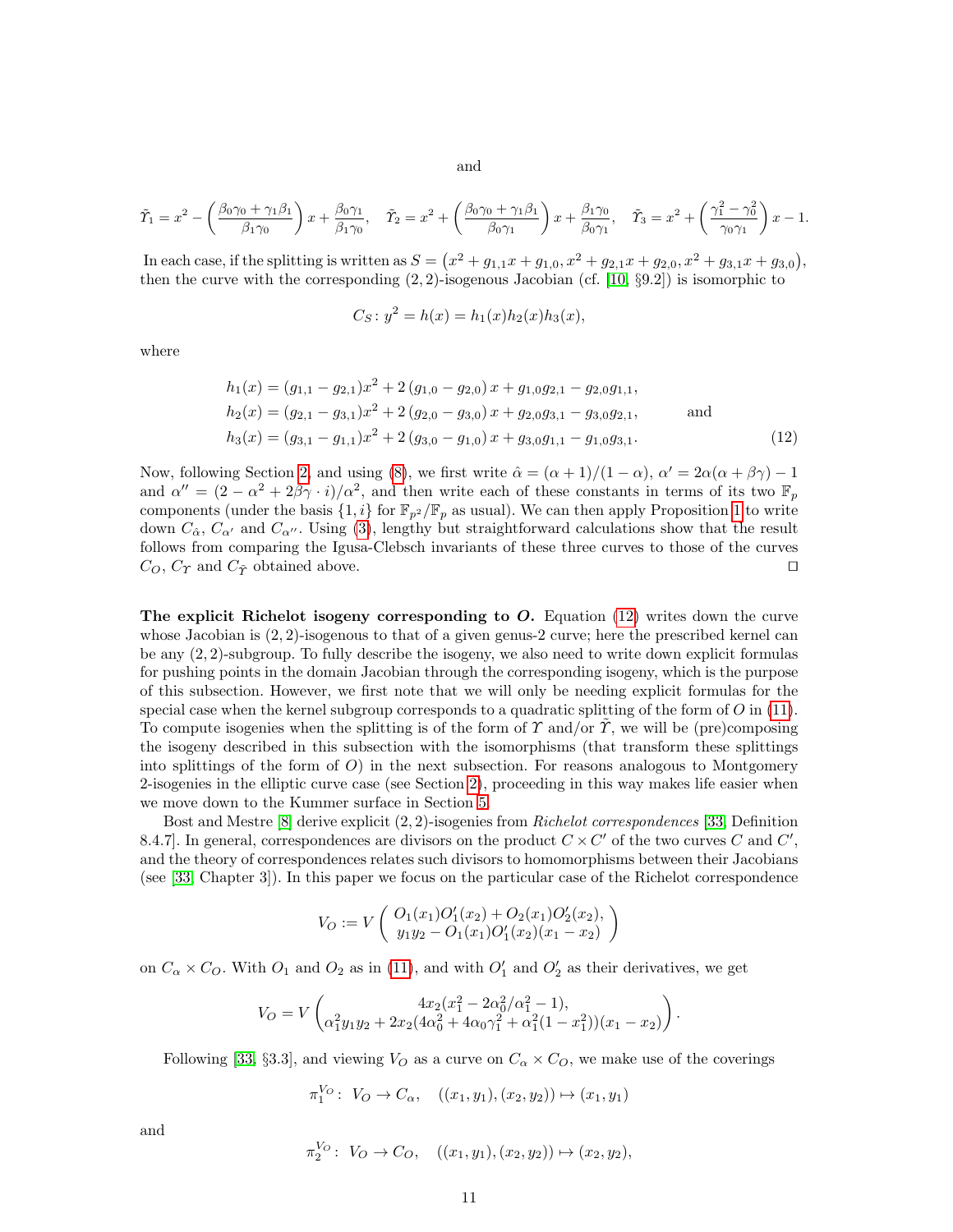and compose the pullback  $\pi_1^{V_O*}$  with the pushforward  $\pi_{2*}^{V_O}$  to obtain<sup>[4](#page-11-0)</sup> the induced isogeny

$$
\varphi_O: \quad J_{C_\alpha} \to J_{C_O},
$$

defined on general elements of  $J_{C_{\alpha}}$  as

$$
\varphi_O: \quad (x^2 + u_1 x + u_0, v_1 x + v_0) \mapsto (x^2 + u_1' x + u_0', v_1' x + v_0'),\tag{13}
$$

where

$$
u'_1 = -\frac{\alpha_1(u_1^2 - 1)(N + 1)}{\alpha_0(N - 1)}, \quad u'_0 = u_1^2, \quad v'_0 = 2M \cdot \frac{u_1(\alpha_0(N - 1) - u_1\alpha_1(N + 1))}{v_1\alpha_1(N + 1)}, \quad \text{and}
$$

$$
v'_1 = 2M \cdot \frac{(\alpha_1 u_1(N + 1))^2 - (N^2 - 1)\alpha_1\alpha_0u_1 - N(N + 2\alpha_0 + 1)(N - 2\alpha_0 + 1))}{\alpha_0\alpha_1(N^2 - 1)v_1},
$$

with  $N = \alpha_0^2 + \alpha_1^2$  and  $M = (u_1^2 - 2\alpha_0/\alpha_1u_1 - 1)(u_1^2 + 2\alpha_0/\alpha_1u_1 - 1)$ , and with

$$
C_O: y^2 = \epsilon_0 x (x^2 - \epsilon_1 x - 1) (x^2 - \epsilon_2 x - 1),
$$
  

$$
C_O: y^2 = \epsilon_0 x (x + 1) + 4N
$$

where  $\epsilon_0 = \frac{4\alpha_0(N-1)}{\alpha_1(N+1)}$ ,  $\epsilon_1 = \frac{2\alpha_0(N+1)+4N}{\alpha_1(N-1)}$  and  $\epsilon_2 = \frac{2\alpha_0(N+1)-4N}{\alpha_1(N-1)}$ .

Isomorphisms of (2, 2)-kernels. As mentioned in Section [2,](#page-2-1) we follow a similar path to that which was taken in the elliptic curve case and precompose the isogeny described above with isomorphisms that transform the (2, 2)-kernels  $\Upsilon$  and  $\tilde{\Upsilon}$  to be of the same form as O, but on an isomorphic curve.

Our situation is more complicated than the elliptic curve case because our kernels are noncyclic, meaning that they cannot be defined using a single point in the Jacobian. But, in the scenario of chained  $(2, 2)$ -isogeny computations on supersingular abelian surfaces, we are able to overcome this and still use individual 2-torsion points  $P_{i,j}$  to distinguish between the three kernel splittings O,  $\gamma$ , and  $\tilde{\gamma}$ . If n is the even integer  $(p+1)/4$ , and if  $\mathcal{O}_J$  is the identity on  $J_{C_{\alpha}}$ , then  $[n]$  $I_{C_{\alpha}}$  is a  $(2, 2)$ -subgroup (see  $(10)$ ), and in our case is always one of

$$
[n]J_{C_{\alpha}} = \{O_J, (O_1, 0), (T_1, 0), (\tilde{T}_1, 0)\},\
$$

or

$$
[n]J_{C_{\alpha}} = \{O_J, (O_2, 0), (T_2, 0), (\tilde{T}_2, 0)\}.
$$

In either case, if P is a point of exact order  $2^{\ell}$  with  $\ell > 1$  in  $J_{C_{\alpha}}$ , then we see that  $[2^{\ell-1}]P \neq \mathcal{O}_J$ reveals which of the three splittings O,  $\Upsilon$  or  $\tilde{\Upsilon}$ , corresponds to our  $(2, 2)$ -kernel. Moreover, as discussed at the end of Section [2,](#page-2-1) in SIDH our kernel will always correspond to one of  $\Upsilon$  or  $\Upsilon$ , since O generates the dual of the previous isogeny.

Our task is now to define an isomorphism that moves the kernels  $\gamma$  and  $\tilde{\gamma}$  into a kernel of the same form as O, but on an isomorphic curve. For a given point  $P = (x^2 + u_1x + u_0, v_1x + v_0)$  in  $J_{C_{\alpha}}$ , we define

<span id="page-11-1"></span>
$$
\xi_P\colon\quad J_{C_\alpha}\to J_{C'_\alpha}
$$

as the isomorphism of Jacobians corresponding to  $\kappa_{a,b,c,d}: C_{\alpha} \to C_{\alpha}'$  from [\(4\)](#page-4-0), with

$$
d = 1, \ c = -\frac{u_0 - 1 + \sqrt{(u_0 - 1)^2 + u_1^2}}{u_1}, \ b = -\frac{\sqrt{-u_1(2c(u_0 - 1) - u_1)}}{u_1}, \ a = -b\frac{2u_0 + cu_1}{2c + u_1}.
$$
 (14)

<span id="page-11-0"></span><sup>&</sup>lt;sup>4</sup> Those unfamiliar with these maps can view this process informally as follows: for a fixed  $(x_1, y_1)$ , take the image as the divisor sum of the (in this case) two points,  $P$  and  $Q$ , whose coordinates satisfy the resulting equations in  $(x_2, y_2)$ . This gives a map  $(x_1, y_1) \rightarrow (P) + (Q)$  between  $Div(C_{\alpha})$  and  $Div(C_{\mathcal{O}})$ that can be extended (linearly) to give a map from  $Pic^0(C_{\alpha})$  to  $Pic^0(C_{\mathcal{O}})$ , and then from  $J_{C_{\alpha}}$  to  $J_{C_{\mathcal{O}}}$ .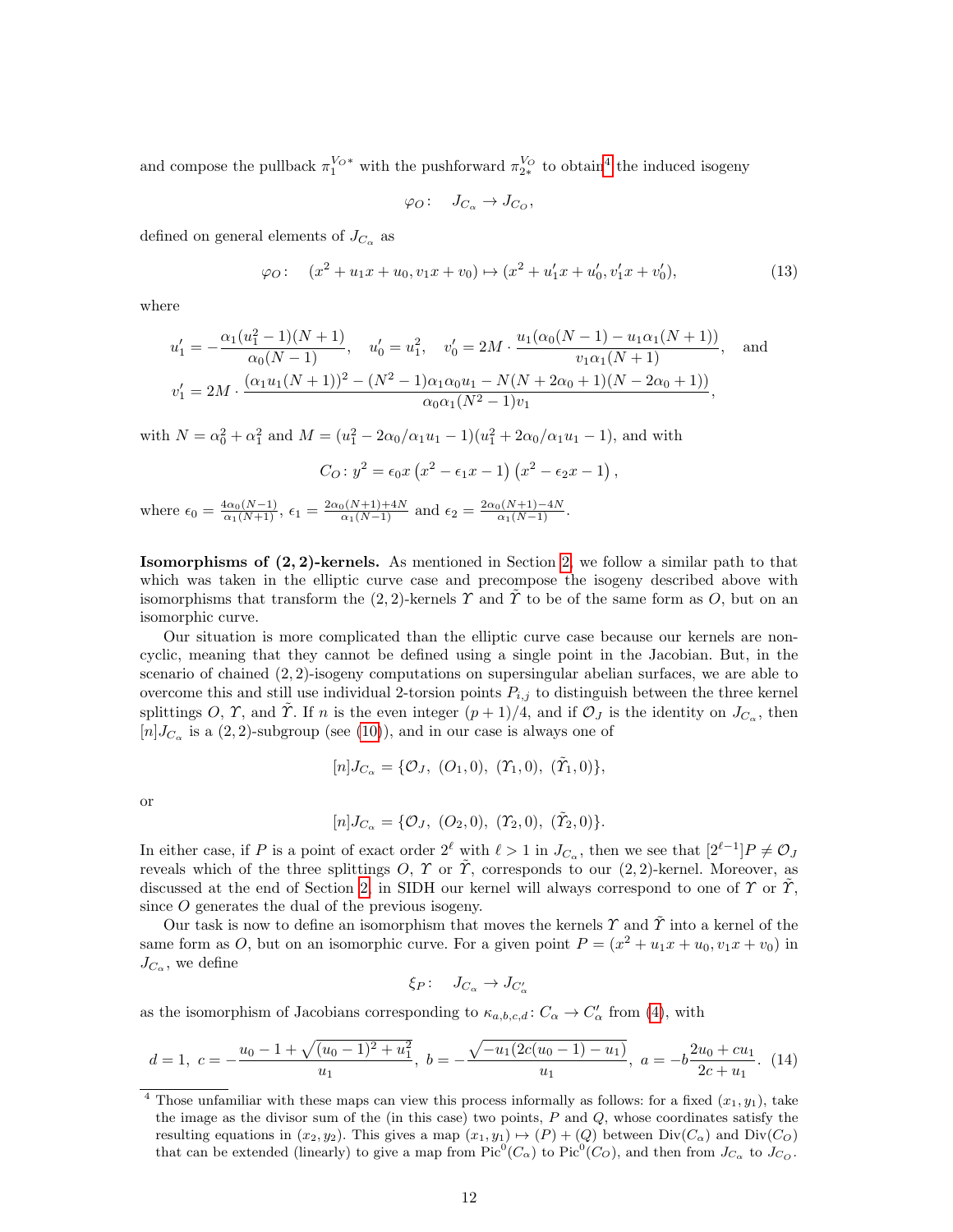When  $P = (x^2 + u_1x + u_0, 0)$  is a 2-torsion point, the induced isomorphism of Jacobians in  $(6)$  simplifies significantly. Straightforward calculations reveal that, when P corresponds to the quadratic splitting  $\Upsilon$  (i.e., when  $P \in \{\Upsilon_1, \Upsilon_2\}$ ), we have

$$
\begin{aligned} \left\{ \xi_{(\Upsilon_1,0)}((\Upsilon_1,0)) \ , \ \xi_{(\Upsilon_1,0)}((\Upsilon_2,0)) \ \right\} &= \left\{ \ \xi_{(\Upsilon_2,0)}((\Upsilon_1,0)) \ , \xi_{(\Upsilon_2,0)}((\Upsilon_2,0)) \right\} \\ &= \left\{ \ ( (x^2 - \gamma_0'^2/\gamma_1'^2), 0) \ , \ ( (x^2 - \gamma_1'^2/\gamma_0'^2), 0) \ \right\}, \end{aligned}
$$

and

$$
\xi_{(\Upsilon_1,0)}((\Upsilon_3,0)) = \xi_{(\Upsilon_2,0)}((\Upsilon_3,0)) = \left(x^2 + \left(\frac{\beta_1^{\prime 2} - \beta_0^{\prime 2}}{\beta_0^{\prime} \beta_1^{\prime}}\right)x - 1,0\right),
$$

for some  $\gamma'_0, \gamma'_1, \beta'_0, \beta'_1 \in \mathbb{F}_p$  such that  $\beta' = \beta'_0 + \beta'_1 \cdot i \in \mathbb{F}_{p^2}$  and  $\gamma' = \gamma'_0 + \gamma'_1 \cdot i \in \mathbb{F}_{p^2}$  satisfy  $\gamma'^2 \beta'^2 = \gamma'^4 - 1$ , which comes from the relation in [\(8\)](#page-6-2). Thus, the (2, 2)-subgroup corresponding to the splitting  $\Upsilon$  on  $J_{C_{\alpha}}$  is isomorphic (via either  $\xi_{(\Upsilon_1,0)}$  or  $\xi_{(\Upsilon_2,0)}$ ) to the splitting

$$
O' = \left(x^2 - \frac{\gamma_0'^2}{\gamma_1'^2}, \quad x^2 - \frac{\gamma_1'^2}{\gamma_0^2}, \quad x^2 + \frac{\beta_1'^2 - \beta_0'^2}{\beta_0^2}\right) (\beta_0' \beta_1') x - 1\right)
$$

on  $J_{C'_\alpha}$ .

Crucially, the analogous statements apply when the point  $P$  corresponds to the quadratic splitting  $\tilde{T}$  (i.e., when  $P \in {\tilde{Y}_1, \tilde{Y}_2}$ ), with the only difference being different values of  $\gamma'_0, \gamma'_1, \beta'_0, \beta'_1 \in \mathbb{F}_p$ and a different (but still isomorphic) image curve  $J_{C'_{\alpha}}$ .

Finally, we fix

$$
\varphi_P := (\varphi_O \circ \xi_P)
$$

as the (2, 2)-isogeny of Jacobians whose kernel is the (2, 2)-subgroup corresponding to  $\Upsilon$  if  $P \in$  $\{(\Upsilon_1,0),(\Upsilon_2,0)\}\)$ , or corresponding to  $\tilde{\Upsilon}$  if  $P \in \{(\tilde{\Upsilon}_1,0),(\tilde{\Upsilon}_2,0)\}\$ . It is important to point out that  $\varphi_P$  is computed in the same way regardless of whether P corresponds to  $\Upsilon$  or to  $\tilde{\Upsilon}$ .

To summarise, we have so far derived all of the ingredients necessary to replace chained 2 isogenies on elliptic curves over  $\mathbb{F}_{p^2}$  with chained  $(2, 2)$ -isogenies on Jacobians over  $\mathbb{F}_p$ . However, the combination of a relatively inefficient  $\varphi_P$  and point doublings in the full Jacobian is what prompts us to now push this arithmetic down onto the corresponding fast Kummer surfaces.

Remark 2. It is not surprising that the isomorphism in [\(14\)](#page-11-1) that transforms the (2,2)-kernels  $\Upsilon$ and  $\gamma$  into a kernel of the form of O (but on an isomorphic curve) seems to require square roots. Indeed, De Feo, Jao and Plût [\[16\]](#page-20-2) encountered the same problem in their treatment of 2-isogenies between Montgomery curves, but noticed that the square roots were related to rational functions of torsion elements lying above their kernels, so were able to use these higher order points to avoid square roots and efficiently chain together 2-isogenies in the SIDH framework. We employ this same technique in the next section to avoid square roots during Kummer isogeny computations, and claim that (if there was any practical motivation to sort out these details) the square roots in [\(14\)](#page-11-1) could also be circumvented by using points of order 4 lying above  $P \in J_{C_{\alpha}}$ . Indeed, the functions of  $u_0$  and  $u_1$  in [\(14\)](#page-11-1) being squares in  $\mathbb{F}_p$  is undoubtedly related to their being the output of a point doubling in  $J_{C_{\alpha}}$ . Finally, we point out that in the case of 2-isogenies on Montgomery elliptic curves, Renes [\[27,](#page-20-13) §4] recently removed the need for any higher order points, giving explicit formulas that depend only on the kernel element of order 2.

### <span id="page-12-0"></span>5 Richelot isogenies on supersingular Kummer surfaces

The efficacy of this work relies on our being able to push  $\varphi_P$  down onto specific choices of Kummer surfaces.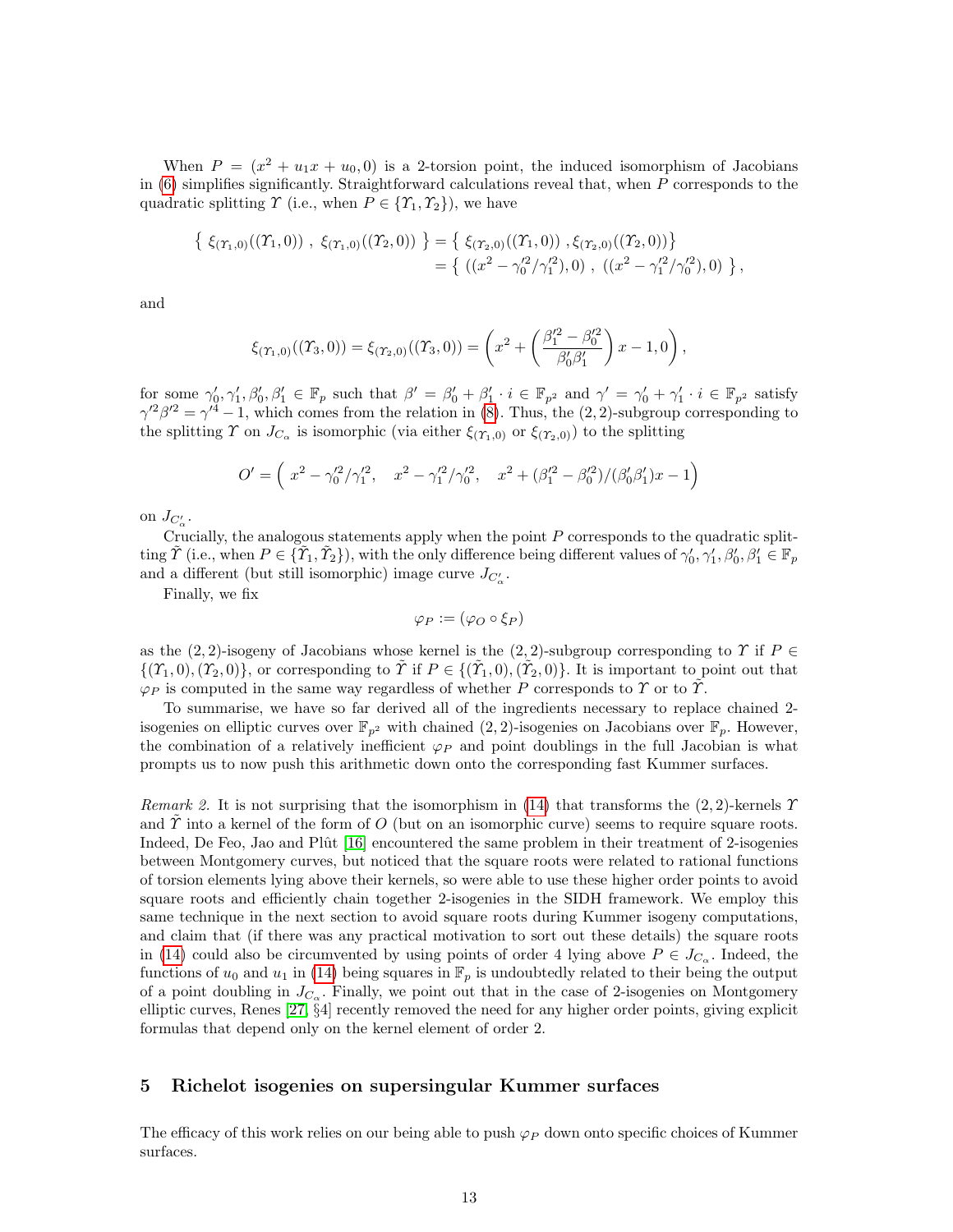Supersingular Kummer surfaces. Following the initial works of the Chudnovskys [\[12\]](#page-20-7) and of Gaudry [\[19\]](#page-20-8), a number of authors have exploited the fast Kummer surface arithmetic in the context of modern HECC (cf. [\[4](#page-20-18)[,7,](#page-20-19)[5\]](#page-20-20)). We draw on the applicable techniques from that line of work in this paper, and in particular adopt the Chudnovskys' [\[12\]](#page-20-7) squared Kummer surface approach that was first exploited in high-speed HECC by Bernstein [\[4\]](#page-20-18) and for fast factorisation by Cosset [\[13\]](#page-20-21).

Choices of notations and parameterisations of Kummer surfaces have varied in the literature (see [\[28,](#page-21-6) Table 1]). We will aim to stick to that used in [\[28\]](#page-21-6), but warn that our supersingular Kummer surfaces are special and will be defined as such. Kummer surfaces and their arithmetic are defined by fixing four fundamental theta constants, and the special squared Kummer surfaces used in this paper work entirely with their squares, denoted  $\mu_1$ ,  $\mu_2$ ,  $\mu_3$  and  $\mu_4$ .

Following [\[7,](#page-20-19) §5.2], the  $\mu_i$  can be computed from the Rosenhain form  $C_{\lambda,\mu,\nu}$  of the associated genus-2 curve, as

<span id="page-13-0"></span>
$$
\mu_4 = 1,
$$
\n $\mu_3 = \sqrt{\frac{\lambda \mu}{\nu}},$ \n $\mu_2 = \sqrt{\frac{\mu(\mu - 1)(\lambda - \nu)}{\nu(\nu - 1)(\lambda - \mu)}},$ \n $\mu_1 = \mu_2 \mu_3 \frac{\nu}{\mu}.$ \n(15)

In the supersingular scenario, with the sextic form of genus-2 curves as in [\(9\)](#page-6-3), we will fix the transformation to Rosenhain form that sends the point  $(z_1, 0)$  to  $(0, 0)$ , the point  $(z_2, 0)$  to  $(1, 0)$ , the point  $(z_4, 0)$  to the unique point at infinity, the point  $(z_3, 0)$  to  $(\lambda, 0)$ , the point  $(z_6, 0)$  to  $(\mu, 0)$ , and the point  $(z_5, 0)$  to  $(\nu, 0)$ . We achieve this by taking  $a = z_2 - z_4$ ,  $b = -az_1$ ,  $c = z_2 - z_1$  and  $d = -cz_4$ , i.e.,

$$
\kappa_{(a,b,c,d)}: C_{\alpha} \to C_{\lambda,\mu,\nu}
$$
  

$$
(x,y) \mapsto \left( \left( \frac{\beta_0 \gamma_0 + \beta_1 \gamma_1}{\gamma_0 \beta_1 - \gamma_1 \beta_0} \right) \cdot \left( \frac{\beta_1 x - \beta_0}{\beta_0 x + \beta_1} \right) , \ ey \cdot \left( \frac{\beta_0 \beta_1 \gamma_1}{(\beta_1 \gamma_0 - \beta_0 \gamma_1)(\beta_0 x + \beta_1)} \right)^3 \right),
$$

with  $e^2 = ac(a - c)(a - \nu c)(a - \mu c)(a - \lambda c)$ , and where

$$
\lambda := -\frac{(\beta_0 \gamma_1 + \beta_1 \gamma_0)(\beta_0 \gamma_0 + \beta_1 \gamma_1)}{(\beta_0 \gamma_0 - \beta_1 \gamma_1)(\beta_0 \gamma_1 - \beta_1 \gamma_0)}, \quad \mu := \frac{(\beta_0 \gamma_0 + \beta_1 \gamma_1)(\beta_0 \gamma_0 - \beta_1 \gamma_1)}{(\beta_0 \gamma_1 + \beta_1 \gamma_0)(\beta_0 \gamma_1 - \beta_1 \gamma_0)}, \quad \nu := -\frac{(\beta_0 \gamma_0 + \beta_1 \gamma_1)^2}{(\beta_0 \gamma_1 - \beta_1 \gamma_0)^2}.
$$

Thus, we see that  $\nu = \lambda \mu$ , meaning that [\(15\)](#page-13-0) simplifies to

$$
\mu_4 := 1, \qquad \mu_3 := 1, \qquad \mu_2 := \left(\frac{\gamma_0^2 - \gamma_1^2}{\gamma_0^2 + \gamma_1^2}\right) / \sqrt{\lambda}, \qquad \mu_1 := \left(\frac{\gamma_0^2 - \gamma_1^2}{\gamma_0^2 + \gamma_1^2}\right) \cdot \sqrt{\lambda}.
$$

Previous works in the realm of high-speed HECC do not have  $\mu_3 = 1$  in addition to  $\mu_4 = 1$ (because the chances of finding a secure such Kummer surface over a given field are very small), which is why we stated above that our Kummer surfaces are special. One bonus of having  $\mu_3 = 1$ is a simplified description of the Kummer surface, and for a fixed<sup>[5](#page-13-1)</sup> Kummer surface of this form, another is more efficient arithmetic for the pseudo-group operations.

Our special squared Kummer surface,  $K^{\text{Sqr}}$ , is defined as

$$
\mathcal{K}^{\text{Sqr}}: \quad F \cdot X_1 X_2 X_3 X_4 = \left(X_1^2 + X_2^2 + X_3^3 + X_4^2 - G(X_1 + X_2)(X_3 + X_4) - H(X_1 X_2 + X_3 X_4)\right)^2,
$$

where

$$
F := 4\mu_1\mu_2 \frac{(\mu_1 + \mu_2 + 2)^2(\mu_1 + \mu_2 - 2)^2}{(\mu_1\mu_2 - 1)^2}, \quad G := \mu_1 + \mu_2, \text{ and } H := \frac{\mu_1^2 + \mu_2^2 - 2}{\mu_1\mu_2 - 1}.
$$

Elements on  $K^{\text{Sqr}}$  are projective points  $(X_1: X_2: X_3: X_4) \in \mathbb{P}^3$  satisfying this equation, and the zero element is  $\mathcal{O}_{\mathcal{K}} = (\mu_1 : \mu_2 : 1 : 1)$ .

<span id="page-13-1"></span><sup>&</sup>lt;sup>5</sup> When we move from Kummer to Kummer in SIDH, we will not be normalising  $\mu_3$  and  $\mu_4$ , so the only savings that remain are those that arise from  $\mu_3 = \mu_4$ .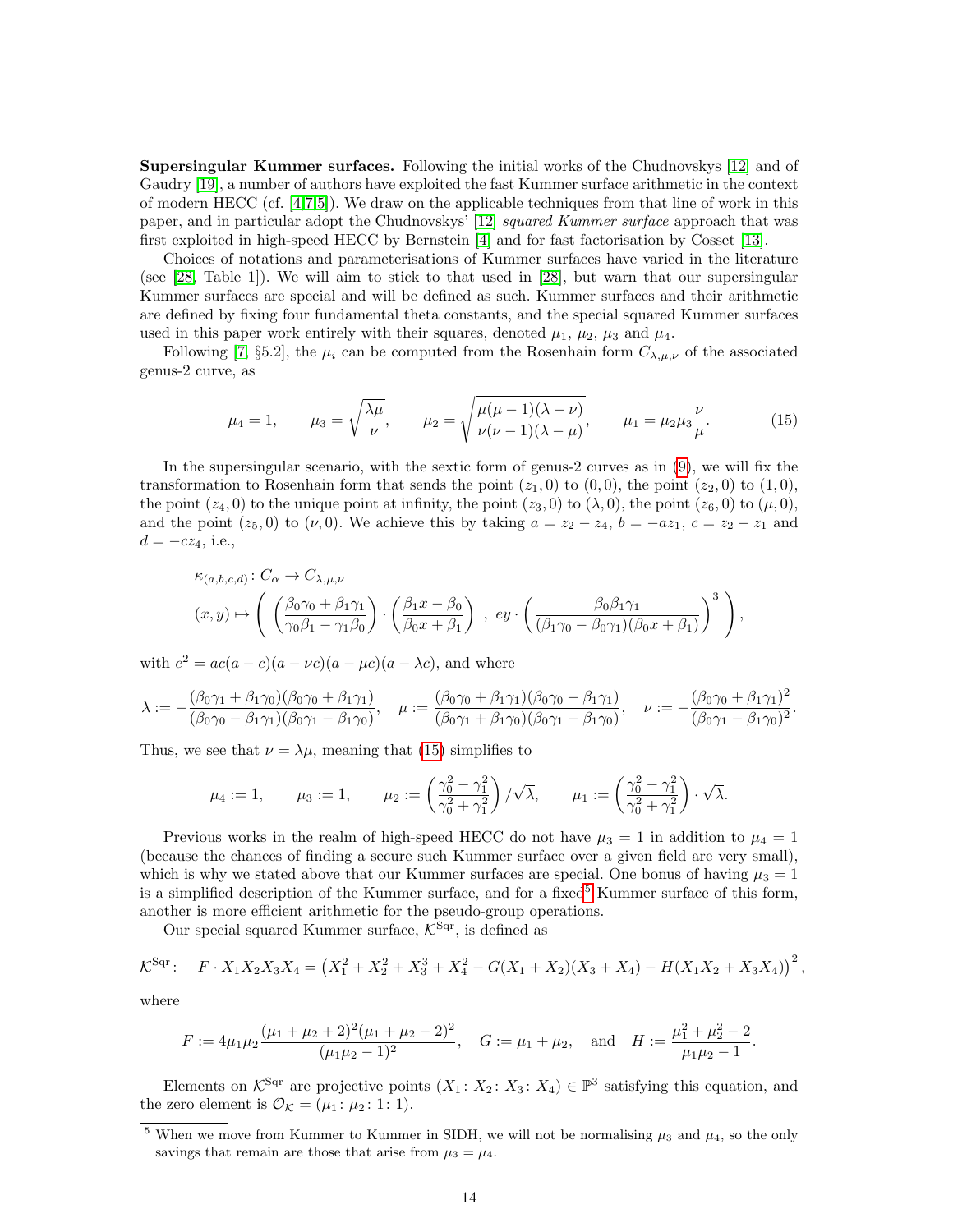Let  $\tau$  and  $\tilde{\tau}$  be the roots of  $x^2 - Gx + 1$  in  $\mathbb{F}_p[x]$ , and observe that  $\tau \cdot \tilde{\tau} = 1$ . On  $\mathcal{K}^{\text{Sqr}}$ , the three (2, 2)-subgroups corresponding to those defined in Section [4](#page-9-0) are

$$
O = (\mathcal{O}_{\mathcal{K}}, O_1, O_2, O_3) = ((\mu_1: \mu_2: 1: 1), (1: 1: \mu_1: \mu_2), (1: 1: \mu_2: \mu_1), (\mu_2: \mu_1: 1: 1)),
$$
  
\n
$$
\Upsilon = (\mathcal{O}_{\mathcal{K}}, \Upsilon_1, \Upsilon_2, \Upsilon_3) = ((\mu_1: \mu_2: 1: 1), (1: 0: 0: \tau), (1: 0: \tau: 0), (\mu_1 - \tau: \mu_2 - \tau: 0: 0)),
$$
  
\n
$$
\tilde{\Upsilon} = (\mathcal{O}_{\mathcal{K}}, \tilde{\Upsilon}_1, \tilde{\Upsilon}_2, \tilde{\Upsilon}_3) = ((\mu_1: \mu_2: 1: 1), (1: 0: 0: \tilde{\tau}), (1: 0: \tilde{\tau}: 0), (\mu_1 - \tilde{\tau}: \mu_2 - \tilde{\tau}: 0: 0)).
$$
 (16)

**Pseudo-doublings and**  $\varphi_O$  **on**  $\mathcal{K}^{\text{Sqr}}$ **.** Our  $(2, 2)$ -isogenies and pseudo-doublings on  $\mathcal{K}^{\text{Sqr}}$  will be comprised of three sub-operations. Define  $\mathcal{H} \colon \mathbb{P}^3 \to \mathbb{P}^3$  as the 4-way Hadamard transform in  $\mathbb{P}^3$ , i.e.,

$$
\mathcal{H} : (\ell_1 : \ell_2 : \ell_3 : \ell_4) \mapsto (\ell_1 + \ell_2 + \ell_3 + \ell_4 : \ell_1 + \ell_2 - \ell_3 - \ell_4 : \ell_1 - \ell_2 + \ell_3 - \ell_4 : \ell_1 - \ell_2 - \ell_3 + \ell_4),
$$

together with the coordinate squaring operation  $S: \mathbb{P}^3 \to \mathbb{P}^3$ , as

<span id="page-14-0"></span>
$$
S: (\ell_1: \ell_2: \ell_3: \ell_4) \mapsto (\ell_1^2: \ell_2^2: \ell_3^2: \ell_4^2),
$$

and the coordinate scaling operation  $\mathcal{C}_{(d_1 \colon d_2 \colon d_3 \colon d_4)} \colon \mathbb{P}^3 \to \mathbb{P}^3$ , as

$$
\mathcal{C}_{(d_1 \colon d_2 \colon d_3 \colon d_4)}: \quad (\ell_1 \colon \ell_2 \colon \ell_3 \colon \ell_4) \mapsto (\ell_1/d_1 \colon \ell_2/d_2 \colon \ell_3/d_3 \colon \ell_4/d_4) = (\pi_1 \ell_1 \colon \pi_2 \ell_2 \colon \pi_3 \ell_3 \colon \pi_4 \ell_4),
$$

where  $\pi_i = d_1 d_2 d_3 d_4 / d_i$  for  $i \in \{1, 2, 3, 4\}$ . It follows that H requires at most 8 field additions, S requires at most 4 field squarings, and  $\mathcal{C}_{(d_1 \ldots d_2 \ldots d_3 \ldots d_4)}$  requires at most 10 field multiplications if the  $\pi_i$  are not precomputed, and at most 4 field multiplications if they are.

Following [\[28,](#page-21-6) §4], define the dual squared Kummer surface as

$$
\hat{\mathcal{K}}_O^{\text{Sqr}}: \quad \hat{F} \cdot X_1 X_2 X_3 X_4 = \left( X_1^2 + X_2^2 + X_3^3 + X_4^2 - \hat{G}(X_1 + X_2)(X_3 + X_4) - \hat{H}(X_1 X_2 + X_3 X_4) \right)^2,
$$

where

$$
\hat{F} := 64\mu_1^2 \mu_2^2 \frac{(\mu_1 + \mu_2 + 2)(\mu_1 + \mu_2 - 2)}{(\mu_1 \mu_2 - 1)^2 (\mu_1 - \mu_2)^2}, \quad \hat{G} := 2\left(\frac{\mu_1 + \mu_2}{\mu_1 - \mu_2}\right), \text{ and } \hat{H} := 2\left(\frac{\mu_1 \mu_2 + 1}{\mu_1 \mu_2 - 1}\right).
$$

In the previous section we derived formulas for computing  $\varphi_O$  in the full Jacobian – see [\(13\)](#page-10-0). The corresponding isogeny on the Kummer surface is defined (with abuse of notation) as

$$
\varphi_O: \quad \mathcal{K}^{\text{Sqr}} \to \hat{\mathcal{K}}_O^{\text{Sqr}},
$$

$$
P \mapsto \left( \mathcal{C}_{(\hat{\mu_1} : \ \hat{\mu_2} : \ \hat{\mu_3} : \ \hat{\mu_4})} \circ \mathcal{S} \circ \mathcal{H} \right) (P),
$$

where  $\hat{\mu}_1 := (\mu_1 + \mu_2 + 2)/2$ ,  $\hat{\mu}_2 := (\mu_1 + \mu_2 - 2)/2$ , and  $\hat{\mu}_3 := \hat{\mu}_4 := (\mu_1 - \mu_2)/2$ .

For the pseudo-doubling map, we compose  $\varphi_O$  with its dual,  $\hat{\varphi}_O : \hat{\mathcal{K}}^{\text{Sqr}} \to \mathcal{K}^{\text{Sqr}}$ , which simply replaces  $\mathcal{C}_{(\hat{\mu_1}:\ \hat{\mu_2}:\ \hat{\mu_3}:\ \hat{\mu_4})}$  with  $\mathcal{C}_{(\mu_1:\ \mu_2:\ \mu_3:\ \mu_4)}$ . The kernel of  $\varphi_O$  is the  $(2,2)$ -subgroup O in  $(16)$ , and the kernel of  $\hat{\varphi}_O$  is the  $(2, 2)$ -subgroup consisting of  $(\hat{\mu}_1 : \hat{\mu}_2 : \hat{\mu}_3 : \hat{\mu}_4)$ ,  $(\hat{\mu}_2 : \hat{\mu}_1 : \hat{\mu}_4 : \hat{\mu}_3)$ ,  $(\hat{\mu}_3 : \hat{\mu}_4 : \hat{\mu}_1 : \hat{\mu}_2)$ , and  $(\hat{\mu}_4 : \hat{\mu}_3 : \hat{\mu}_2 : \hat{\mu}_1)$ .

**Isomorphisms and**  $\varphi_P$  **on**  $\mathcal{K}^{\text{Sqr}}$ **.** We now turn to defining the  $(2, 2)$ -isogenies whose kernels are  $\Upsilon$  and  $\Upsilon$  in [\(16\)](#page-14-0).

Observe that there is a subtle difference between our description  $\varphi$  and  $\hat{\varphi}$  above, and those described in the journey around the hexagon in [\[28,](#page-21-6) Figure 1]. We define  $\varphi_O$  as  $\varphi_O$  =  $(\mathcal{C}_{(\hat{\mu_1}; \hat{\mu_2}; \hat{\mu_3}; \hat{\mu_4})} \circ \mathcal{S} \circ \mathcal{H})$ , swapping the order of the scaling and squaring morphisms in [\[28,](#page-21-6) Figure 1], which instead takes  $\varphi_O = (\mathcal{S} \circ \mathcal{C}_{(\hat{\nu}_1 \colon \hat{\nu}_2 \colon \hat{\nu}_3 \colon \hat{\nu}_4)} \circ \mathcal{H})$ , where  $\hat{\nu}_i^2 = \hat{\mu}_i$  for  $i = 1, 2, 3, 4$  (this is analogous for  $\hat{\varphi}_O$ , but with  $\nu_i^2 = \mu_i$ ). In their intended application to HECC, this ordering makes no difference, since the (presumably  $\mathbb{F}_p$ -rational)  $\nu_i$  and  $\hat{\nu}_i$  are always fixed public parameters. In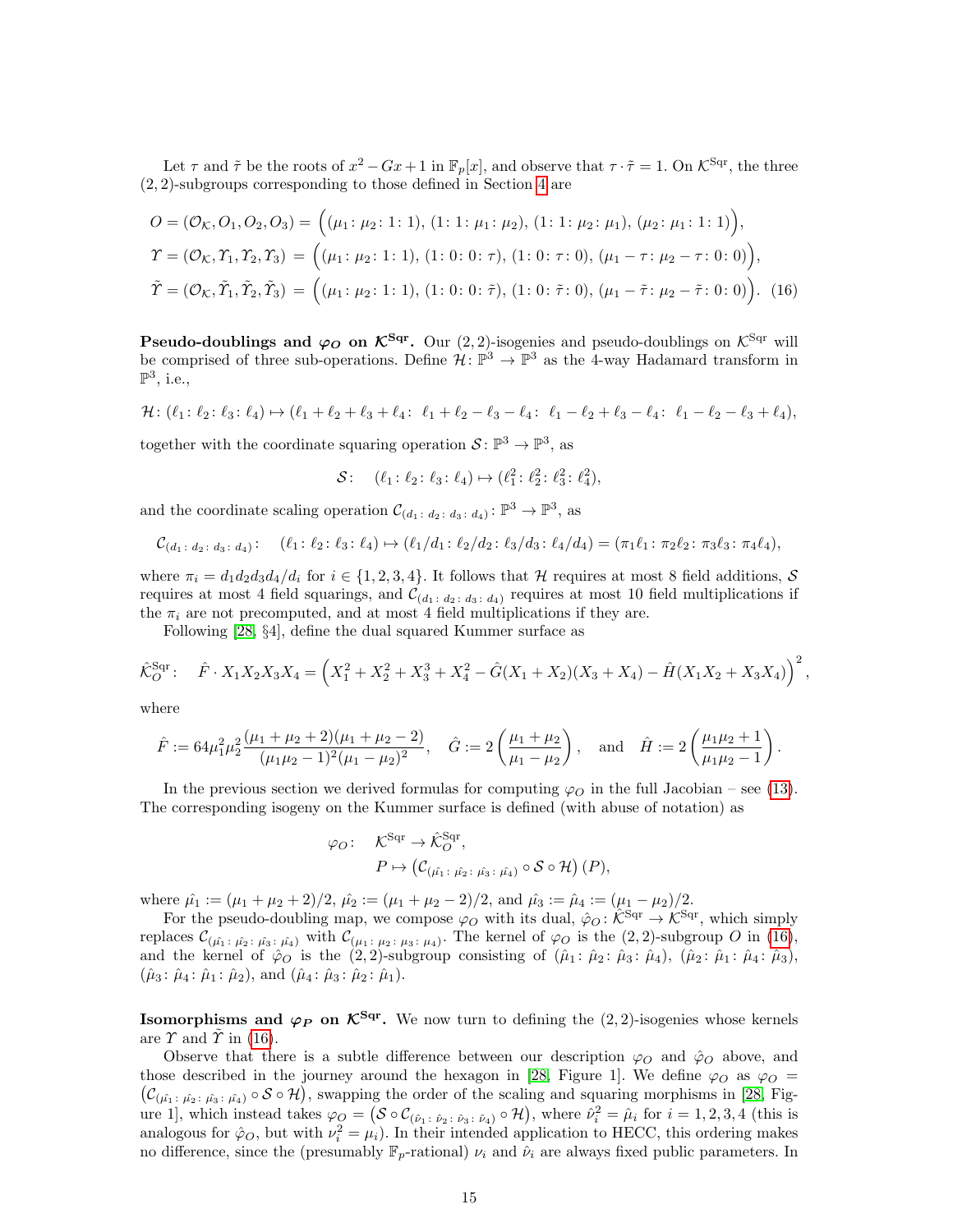our case, however, all of the Kummer parameters change each time we compute an isogeny, and the ordering here turns out to be crucial; we will never be computing the  $\nu_i$  or  $\hat{\nu}_i$  (or, at least, not in time for their use in the pseudo-doublings that typically take place prior to the following isogeny computation in the SIDH framework).

Nevertheless, viewing the first two steps from  $K^{\text{Sqr}}$  around the hexagon exactly as in [\[28,](#page-21-6) Figure 1] aids our derivation of the isomorphisms. The first step is the Hadamard isomorphism, which moves us from  $\mathcal{K}^{\text{Sqr}}$  to  $\mathcal{K}^{\text{Int}}$ , and the next step is the scaling isomorphism  $\mathcal{C}_{(\hat{\nu}_1\,:\,\hat{\nu}_2\,:\,\hat{\nu}_3\,:\,\hat{\nu}_4)}$ , which takes us from  $\mathcal{K}^{\text{Int}}$  to  $\hat{\mathcal{K}}^{\text{Can}}_O$ ; here  $\mathcal{K}^{\text{Int}}$  is exactly as in [\[28\]](#page-21-6) and  $\hat{\mathcal{K}}^{\text{Can}}_O$  corresponds to  $\hat{\mathcal{K}}^{\text{Can}}$  in [28]. Writing  $O^{\text{Can}}$  as the image of O under  $\mathcal{C}_O \circ \mathcal{H}$  with  $\mathcal{C}_O := \mathcal{C}_{(\hat{\nu}_1 \colon \hat{\nu}_2 \colon \hat{\nu}_3 \colon \hat{\nu}_4)}$ , and similarly for  $\Upsilon$  and  $\gamma$ , reveals that

<span id="page-15-0"></span>
$$
O^{\text{Can}} = ((a:b:c:d), (a:-b:c:-d), (a:-b:-c:d), (a:b:-c:-d)),
$$
  
\n
$$
\Upsilon^{\text{Can}} = ((a:b:c:d), (d:c:b:a), (c:d:a:b), (b:a:d:c)),
$$
 and  
\n
$$
\tilde{\Upsilon}^{\text{Can}} = ((a:b:c:d), (d:-c:-b:a), (c:-d:a:-b), (b:a:-d:-c)),
$$
 (17)

where  $(a : b : c : d) = (\hat{\nu}_1 : \hat{\nu}_2 : \hat{\nu}_3 : \hat{\nu}_4)$  is the neutral element on  $\hat{\mathcal{K}}_O^{\text{Can}}$ . Note that  $\hat{\mathcal{K}}_{\text{Can}}^{\text{Can}}$  is the Kummer surface used by Gaudry, which is why the points in [\(17\)](#page-15-0) match up with those in [\[19,](#page-20-8) §3.4].

We now proceed analogously to the treatment in Section [4.](#page-9-0) When  $\Upsilon^{\text{Can}}$  is the intended  $(2, 2)$ kernel, we seek an isomorphism that will transform  $\mathcal{T}^{\text{Can}}$  into a  $(2, 2)$ -subgroup whose four elements act like the four elements in  $O^{\text{Can}}$ , but on an isomorphic surface. At the same time, this isomorphism should also transform the two subgroups in  $\{O^{\operatorname{Can}}, \tilde{\varUpsilon}^{\operatorname{Can}}\}$  into two subgroups whose elements act like those in the two subgroups in  $\{T^{Can}, \tilde{T}^{Can}\}$ , but on an isomorphic surface. Here the term 'act' refers to the action of translation by the 2-torsion elements of the corresponding Kummer surfaces. In the case of the 2-torsion on  $\hat{\mathcal{K}}_O^{\text{Can}}$ , these actions (explained in [\[19,](#page-20-8) §3.4]) are extremely simple: for example, translating  $(x: y: z: t) \in \hat{\mathcal{K}}_O^{\text{Can}}$  by the element  $(c: -d: a: -b)$ gives the point  $(y: -x: t: -z)$ .

We observe that when the  $(2, 2)$ -kernel is  $\mathcal{T}^{\text{Can}}$ , its image under the Hadamard transform satisfies these constraints, but when the (2, 2)-kernel is  $\tilde{\Upsilon}^{\text{Can}}$ , we need to use a modified transform  $\mathcal{H}$  :  $(x: y: z: t) \mapsto \mathcal{H}(-x: y: z: t)$ . Looking closer, and using the relationship  $\tau\tilde{\tau} = 1$  in [\(16\)](#page-14-0), we see that we can instead replace the scaling  $\mathcal{C}_O$  with scalings  $\mathcal{C}_\Upsilon$  and  $\mathcal{C}_{\tilde{\Upsilon}}$  that depend on the subgroup at hand, and to follow both by the original Hadamard transform  $H$ .

Importantly, the function for computing the constants for the coordinate scalings  $\mathcal{C}_\gamma$  and  $\mathcal{C}_{\tilde{\gamma}}$ is independent of which subgroup we are in; the values of the torsion elements are what changes the values of the scaling constants, which is crucial for obtaining a uniform isogeny algorithm. As alluded to above, to avoid the computation of square roots, the formulas for computing the scaling constants also take as input a point of order 4 on  $\mathcal{K}^{\text{Sqr}}$ .

Let  $Q \in \mathcal{K}^{\text{Sqr}}$  be a point of order 4 such that  $P = [2]Q \in \{ \Upsilon, \tilde{\Upsilon} \}$ ; writing  $Q' = \mathcal{H}(Q)$  $(Q'_1: Q'_2: Q'_3: Q'_4)$  and  $P' = \mathcal{H}(P) = (P'_1: P'_2: P'_3: P'_4)$ , then the coordinate scaling is

$$
\mathcal{C}_{Q,P}: (X_1: X_2: X_3: X_4) \mapsto (\pi_1 X_1: \pi_2 X_2: \pi_3 X_3: \pi_4 X_4),
$$

where

 $\pi_1 = P'_2 Q'_4, \qquad \pi_2 = P'_1 Q'_4, \qquad \text{and} \qquad \pi_3 = \pi_4 = P'_2 Q'_1,$ 

when  $P \in \{ \tilde{\Upsilon}_1, \tilde{\Upsilon}_1 \}$  (such that its last coordinate is non-zero), and where

$$
\pi_1 = P'_2 Q'_3
$$
,  $\pi_2 = P'_1 Q'_3$ , and  $\pi_3 = \pi_4 = P'_2 Q'_1$ ,

when  $P \in \{ \mathcal{T}_2, \tilde{\mathcal{T}}_2 \}$  (such that its second to last coordinate is non-zero).

In our target application of chained (2, 2)-isogenies in the SIDH framework, the 2-torsion points that represent our (2, 2)-kernels are either always of the form of  $\mathcal{T}_1$  and  $\tilde{\mathcal{T}}_1$ , or they are always of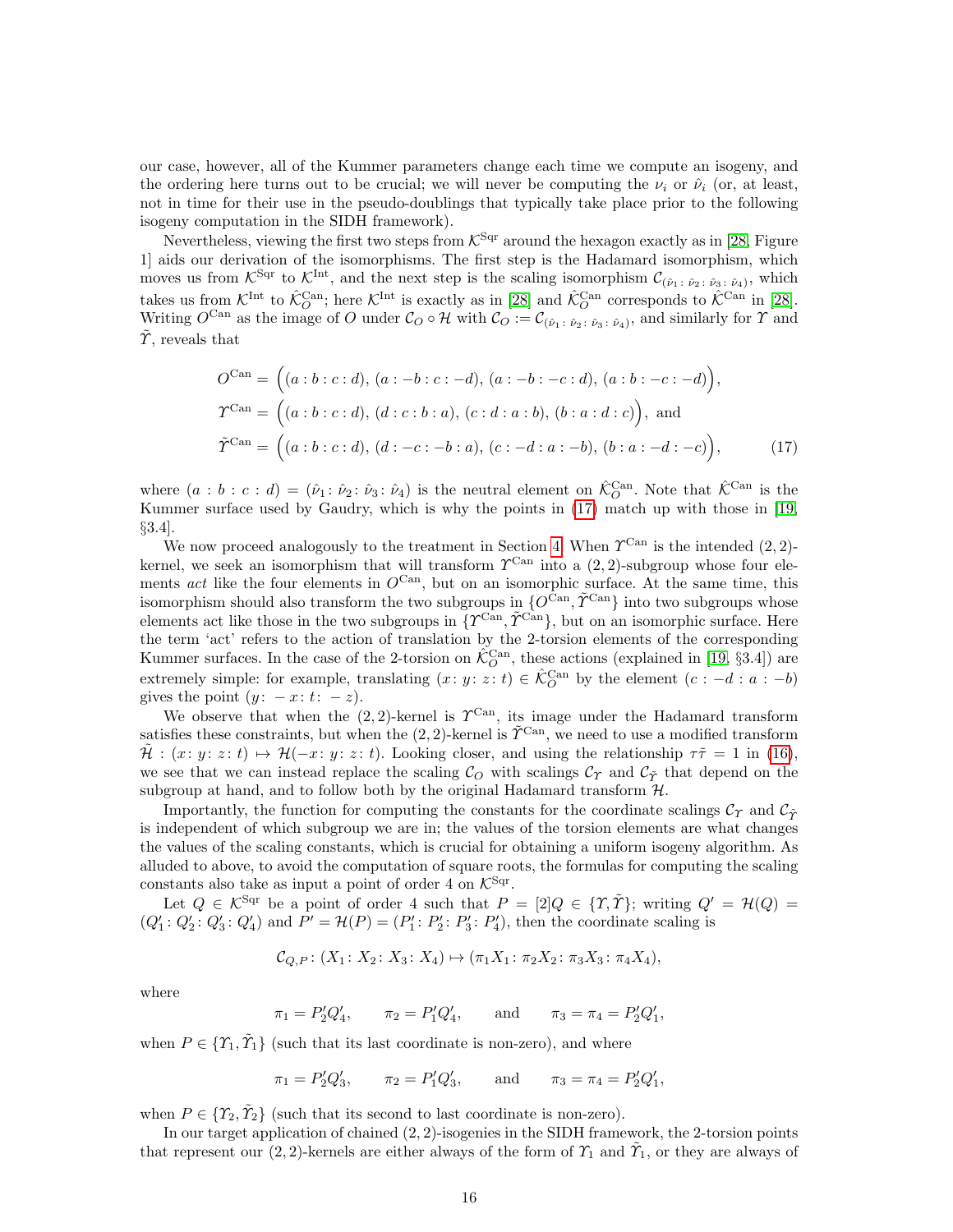the form of  $\tilde{\gamma}_2$  and  $\tilde{\gamma}_2$ . Thus, the function that computes the scaling constants can be determined at setup and fixed once-and-for-all in an implementation.

Let  $\mathcal{G} \in \{\mathcal{X}, \mathcal{Y}\}\$  and let  $P \in \mathcal{G}$  with  $P = [2]Q$ . We can now define the full  $(2, 2)$ -isogeny with  $(2, 2)$ -kernel  $\mathcal G$  as

$$
\varphi_P: \quad \mathcal{K}^{\text{Sqr}} \to \mathcal{K}^{\text{Sqr}}/\mathcal{G},
$$

$$
R \mapsto (\mathcal{S} \circ \mathcal{H} \circ \mathcal{C}_{Q,P} \circ \mathcal{H})(R).
$$
 (18)

Note that all four elements of the  $(2, 2)$ -kernel  $\mathcal G$  map to the neutral element  $(\mu'_1: \mu'_2: 1: 1)$  on  $\mathcal{K}^{\text{Sqr}}/\mathcal{G}.$ 

In Figure [1](#page-16-0) we summarise the situation by making use of [\[28,](#page-21-6) Figure 1]. The arrows in the middle comprise half of their hexagon; this corresponds to  $\varphi_O$ , whose kernel is the subgroup O. Note that our SIDH-style computations will never compute this isogeny, and that we will always be taking either the top or bottom path, depending on whether our  $(2, 2)$ -kernel is  $\Upsilon$  or  $\Upsilon$ .



<span id="page-16-0"></span>Fig. 1. An illustration of the two  $(2, 2)$ -isogenies corresponding to the subgroups Y and  $\tilde{\Upsilon}$ , based on the diagram in [\[28,](#page-21-6) Figure 1]. Here  $\mathcal{C}_\mathcal{T}$  is used to denote  $\mathcal{C}_{Q,P}$  when  $P \in \mathcal{T}$ , and  $\mathcal{C}_{\tilde{\mathcal{T}}}$  is used to indicate  $\mathcal{C}_{Q,P}$ when  $P \in \tilde{T}$ .

We point out that our use of the 4-torsion point Q above the 2-torsion point P means that we must modify the computational strategy to account for this; we refer to [\[16,](#page-20-2) §4.3.2], where this was done when 8-torsion points lying above 2-torsion kernel elements were incorporated into the computational strategies.

Operation counts. Even though our Kummer surfaces are defined by the projective tuple  $(\mu_1: \mu_2: 1: 1)$ , once we move into an SIDH computation (where we avoid inversions in the main loop), we cannot expect the surface constants to be normalised in this fashion, so in our context all multiplications by constants are counted as generic multiplications (the analogue in the elliptic curve case was treating the Montgomery coefficient in  $\mathbb{P}^1$  – see [\[14\]](#page-20-3)). In the HECC context, pseudodoublings on fast Kummer surfaces incur 6 multiplications by curve constants, but this is because 2 of the constants were normalised; in our case, pseudo-doublings incur 4 multiplications during each of the scalings  $\mathcal{D}_{(\mu_1,\mu_2;\mu_3;\mu_4)}$  and  $\mathcal{D}_{(\hat{\mu_1};\hat{\mu_2};\hat{\mu_3};\hat{\mu_4})}$ . This brings the operation count for a pseudo-doubling to 8 multiplications, 8 squarings, and 16 additions, and the operation count for pushing a point through a (2, 2)-isogeny to 4 multiplications, 4 squarings, and 16 additions. Note that both of these counts are obtained by assuming that the inverted constants in the coordinate scalings have been precomputed during the computation of the (2, 2)-isogenous Kummer surface.

It therefore remains to tally the operations required to compute the isogenous Kummer surface constants. Firstly, we point out that an optimised implementation does not actually need to compute or use the constants  $F, G$  and  $H$  defining the surface, since these are not used directly in the pseudo-group law computations. The only constants needed are those in the two coordinate scalings that occur during pseudo-doublings; we obtain these by pushing any kernel point through the  $(2, 2)$ -isogeny to get the squared theta constants  $(\mu'_1: \mu'_2: \mu'_3: \mu'_4)$  that define the image surface,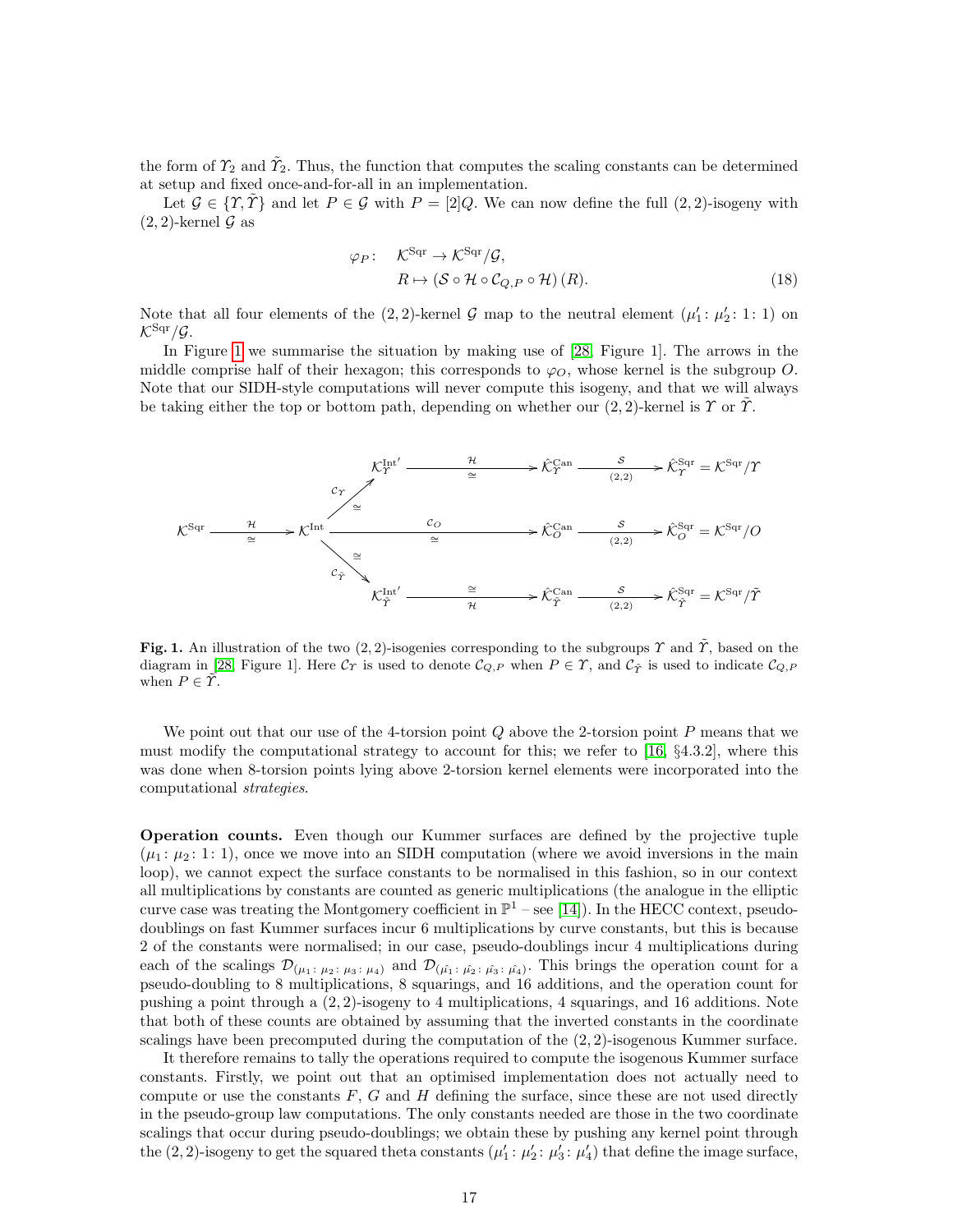a further 6 multiplications to obtain a projective tuple equivalent to  $(1/\mu'_1: 1/\mu'_2: 1/\mu'_3: 1/\mu'_4)$ , and then 8 more additions and 6 more multiplications to compute a projective tuple whose coordinates are projectively equivalent to the inverses of the coordinates of  $\mathcal{H}(\mu'_1: \mu'_2: \mu'_3: \mu'_4)$ . In total, the computation of the set of isogenous surface constants requires 19 multiplications, 4 squarings, and 28 additions. These counts are used in Table [1](#page-18-0) in the next section.

## <span id="page-17-0"></span>6 Implications for isogeny-based cryptography

We discuss potential implications and practical considerations of the Kummer surface approach in the realm of SIDH. The takeaway message is that this paper is a first step towards exploring the use of Kummer surfaces in isogeny-based cryptography, and that more work needs to be done to determine whether they will be utilised in real-world implementations. For example, it is possible that our approach to computing the isogeny  $\varphi_P$  is sub-optimal, and that faster methods will be discovered, or that there are more specialised parameterisations of supersingular Kummer surfaces that provide even faster arithmetic.

**Efficiency of (2, 2)-isogenies in SIDH.** In Table [1,](#page-18-0) we compare  $(2, 2)$ -isogenies on Kummer surfaces with 2-isogenies on elliptic curves, by comparing the operation counts for isolated operations in both scenarios. On the elliptic curve side, the current state-of-the-art implementations actually use repeated 4-isogenies as they are slightly faster [\[16](#page-20-2)[,14,](#page-20-3)[27\]](#page-20-13), so to take this into account we simply double the relevant operation counts for the  $(2, 2)$  $(2, 2)$  $(2, 2)$ -isogenies reported above (recall from Lemma 2) that our (2, 2)-isogenies correspond to 2-isogenies on the elliptic curves). Operation counts for the relevant 4-isogeny operations in the elliptic curve case are exactly as in the optimised version of the SIKE implementation [\[22\]](#page-20-0), and for the relevant 2-isogeny operations are exactly as in [\[27,](#page-20-13) Table 1].

We use M, S and A to denote multiplications, squarings and additions in  $\mathbb{F}_{p^2}$ , and use m, s and **a** to denote the same respective operations in  $\mathbb{F}_p$ . It is common to approximate the former in terms of the latter by assuming Karatsuba-like routines for  $\mathbb{F}_{p^2}$  operations, but this can be rather crude. To give a fairer comparison, we benchmarked these field operations directly using v3.0 of Microsoft's SIDH library <sup>[6](#page-17-1)</sup>: on a 3.4GHz Intel i7-6700 (Skylake) architecture, and over the 751-bit prime from [\[14\]](#page-20-3), this benchmarking reported  $\mathbf{M} = 1004$  cycles,  $\mathbf{S} = 763$  cycles, and  $\mathbf{A} = 80$  cycles, while  $m = 349$  cycles and  $a = 43$  cycles. The current library does not have a tailored squaring routine over  $\mathbb{F}_p$ , because the routines for  $\mathbb{F}_{p^2}$  operations never call  $\mathbb{F}_p$  squarings as a subroutine. Thus, we give two cycle count approximations for the Kummer case: one that assumes  $s = m$  (i.e., that the  $\mathbb{F}_p$  multiplication routine is called to compute squarings), and one that assumes  $s = 0.8m$ , a common ratio used to approximate the speedup obtained by optimising tailored field squarings. We note that using cycle counts instead of Karatsuba approximations favours the elliptic curve setting over this work. For example, when using the above clock cycles as units, we have  $M < 3m$ , but a common approximation is that  $M \approx 3m + 5a \gg 3m$ .

The approximations in Table [1](#page-18-0) suggest that the Kummer surface approach of computing Richelot isogenies over  $\mathbb{F}_p$  will be competitive with the previous approaches that apply Vélu's formulas to the x-line of Montgomery elliptic curves over  $\mathbb{F}_{p^2}$ . The main operations of interest are 'quadrupling' and '4-isog. point', since these costs and their ratios are what determines the optimal strategy (see [\[16\]](#page-20-2)), and they are computed many more times than the '4-isog. curve' operation. Moreover, doubling the (2, 2)-isogeny operation counts is only accurate in the case of the point operations; in terms of the curve operations, we would not need to compute the full set of the surface constants of the intermediate curve in back-to-back (2, 2)-isogenies, so a more careful approach to computing the image curve in this case would likely lead to counts close to half of those in this row (on our side). One caveat worth mentioning is that the special Kummer surfaces in this work will also have a fast ladder for computing scalar multiplications, as well as a fast three-point ladder that is typically used before any isogenies are computed in the SIDH framework.

<span id="page-17-1"></span><sup>6</sup> See <https://github.com/Microsoft/PQCrypto-SIDH>.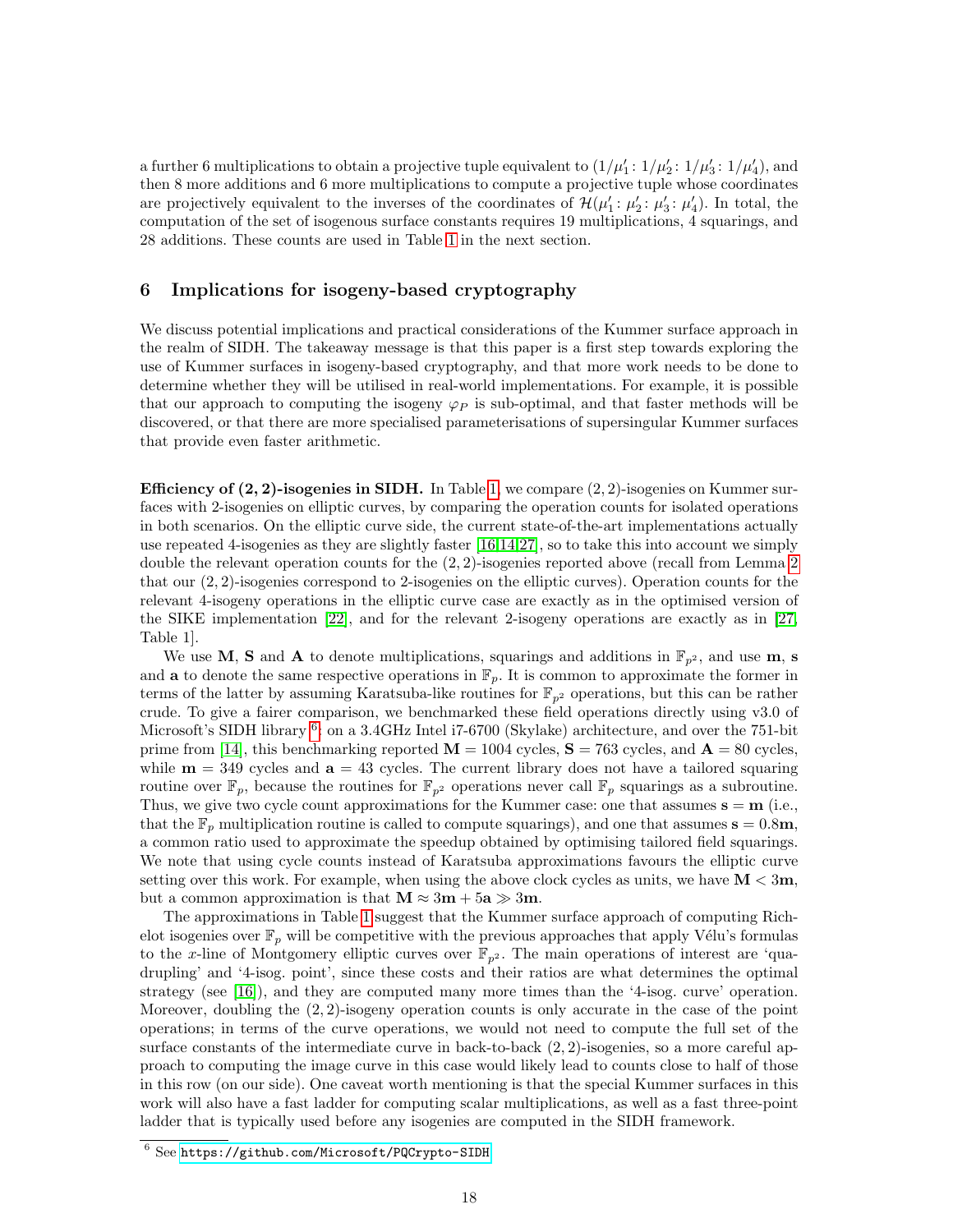| Operation        | chained 2-isogenies on                    |                |                |                  | chained $(2, 2)$ -isogenies on      |    |    |                  |            |  |  |
|------------------|-------------------------------------------|----------------|----------------|------------------|-------------------------------------|----|----|------------------|------------|--|--|
|                  | Montgomery curves over $\mathbb{F}_{n^2}$ |                |                |                  | Kummer surfaces over $\mathbb{F}_n$ |    |    |                  |            |  |  |
|                  | (previous work)                           |                |                |                  | (this work)                         |    |    |                  |            |  |  |
|                  | М                                         | S              | A              | $\approx$ cycles | $\mathbf m$                         | S  | a  | $\approx$ cycles |            |  |  |
|                  |                                           |                |                |                  |                                     |    |    | $s = m$          | $s = 0.8m$ |  |  |
| doubling         | $\overline{4}$                            | $\overline{2}$ | $\overline{4}$ | 5862             | 8                                   | 8  | 16 | 6272             | 5714       |  |  |
| 2-isog. curve    |                                           | 2              |                | 2088             | 19                                  | 4  | 28 | 9231             | 8952       |  |  |
| $2$ -isog. point | 4                                         | $\theta$       | 4              | 4336             | 4                                   | 4  | 16 | 3480             | 3200       |  |  |
| quadrupling      | 8                                         | 4              | 8              | 11724            | 16                                  | 16 | 32 | 12544            | 11427      |  |  |
| 4-isog. curve    |                                           | $\overline{4}$ | 5              | 3452             | 38                                  | 8  | 56 | 18462            | 17903      |  |  |
| 4-isog. point    | 6                                         | 2              | 6              | 8030             | 8                                   | 8  | 32 | 6960             | 6401       |  |  |

<span id="page-18-0"></span>Table 1. Field arithmetic required for the three main isolated operations on one side of the SIDH framework, comparing chained 2-isogenies on Montgomery curves over  $\mathbb{F}_{p^2}$  (previous work) with chained Richelot isogenies on Kummer surfaces over  $\mathbb{F}_p$  (this work). Further explanation in text.

Of course, the only way to determine if the Kummer approach can outperform the elliptic curve approach is to present an optimised implementation of Kummer surface isogenies within the SIDH framework, e.g., one that factors in the cost ratios of pseudo-doublings and  $(2, 2)$ -isogenies to derive optimal strategies for the full SIDH isogeny computation – see [\[16,](#page-20-2)  $\S 4.2$ ]. We leave such an implementation as future work (perhaps until the motivation is heightened by odd-power Kummer isogenies that can be used on the other side of the SIDH protocol, as we discuss below), but also mention that Kummer arithmetic is especially amenable to aggressive vectorised implementations  $(see [5]).$  $(see [5]).$  $(see [5]).$ 

Utilising Kummer surfaces in practice. We discuss two potential options for taking advantage of Kummer surface arithmetic in the SIDH framework, and the practical considerations of each. The first option is that the public parameters and wire transmissions are as usual, i.e., using (points on) elliptic curves, but that Kummer arithmetic is internally preferred by at least one party. The second assumes that Kummer arithmetic is preferred everywhere, and that the SIDH framework is defined to facilitate this.

Option  $1$  – Kummer arithmetic in private. Suppose Alice wants to compute her secret isogenies on Kummer surfaces while engaging in an SIDH protocol that is specified entirely using elliptic curves. In terms of the public parameters, her easiest option would be to convert them (offline and once-and-for-all) into Kummer parameters by first using the map  $\eta: E_{\alpha} \to J_{C_{\alpha}}$  in Section [3,](#page-5-0) and then applying the usual maps from  $J_{C_{\alpha}}$  to  $\mathcal{K}^{\text{Sqr}}$ . While this process seems complicated at a first glance, a closer inspection of these maps reveals that an optimised conversion in this direction would only require a few dozen field multiplications; the x-coordinates of three co-linear points on  $E_\alpha$  (see [\[14](#page-20-3)[,22\]](#page-20-0)) are all Alice needs to compute the corresponding Kummer surface and the three Kummer points required to kick-start her computations. Indeed, the only additional information she needs to convert Bob's public key down to the Kummer domain is the initial 2-torsion point  $(\alpha, 0)$  (assuming Bob sends her information for the curve coefficient instead), and this requires at most one square root in  $\mathbb{F}_{p^2}$ , which is not a deal-breaker.

In the other direction, after computing her public key or shared secret on  $\mathcal{K}^{\text{Sqr}}$ , Alice needs to lift this information back up to  $E_{\alpha}$  in order to comply with Bob. The maps lifting from  $\mathcal{K}^{\text{Sqr}}$ back up to  $J_{C_{\lambda,\mu,\nu}}$  are naturally more complicated than their inverses [\[19,](#page-20-8)[13\]](#page-20-21), but again the SIDH x-only framework simplifies the process significantly; we can recover the x-coordinate on  $E_{\alpha}$  given only the values of  $u_1$ ,  $u_0$  and  $v_0^2$  (corresponding to the Mumford coordinates of a point in  $J_{C_{\alpha}}$ ), and we can lift up from K to these values without any square roots – see [\[19,](#page-20-8)  $\S 4.3$ ].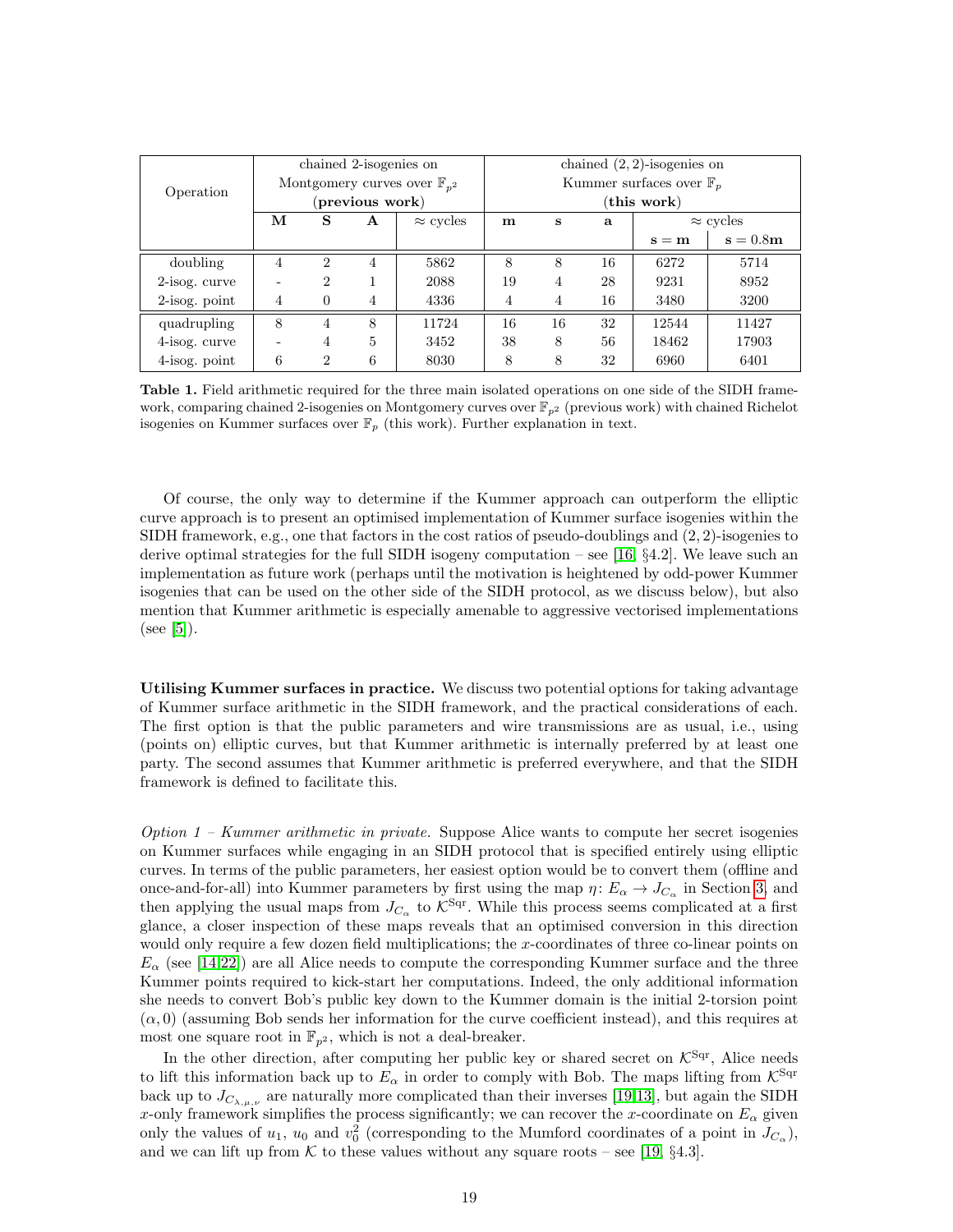In any case, equipped with the efficient maps in Section [3,](#page-5-0) we do not see any theoretical or practical obstacle preventing Alice from complying, should the efficiency of the Kummer warrant a small conversion overhead at either or both sides of the main isogeny computation.

Option  $2$  – Kummer arithmetic everywhere. If both sides of the SIDH protocol eventually warrant Kummer arithmetic (see below), then defining the public parameters to facilitate this is easy. The main issues we foresee involve maintaining the size of the public keys in the compressed setting.

Firstly, in the uncompressed scenario, transmitting elliptic curves and Kummer surfaces in the current framework has the same cost; Montgomery curves are specified up to twist with one element in  $\mathbb{F}_{p^2}$ , and our supersingular Kummer surfaces are completely specified by two elements of  $\mathbb{F}_p$  ( $\mu_1$  and  $\mu_2$ ). Unambiguously specifying points on Montgomery curves amounts to sending one element of  $\mathbb{F}_{p^2}$  and a sign bit; on the Kummer side, the elegant techniques in [\[28,](#page-21-6) §6] show that Kummer points can be specified by two elements of  $\mathbb{F}_p$  and two sign bits, meaning we lose at most one bit per group element. Rather than sending any curve coefficients over the wire, recent works (including the SIKE proposal [\[22\]](#page-20-0)) have instead specified public keys as three co-linear Montgomery x-coordinates, from which the underlying Montgomery curve can be recovered on the other side [\[14\]](#page-20-3). We have not yet investigated this analogue in the Kummer surface setting, but even if it does not work in a straightforward way, reverting back to the original form of public keys (from [\[16\]](#page-20-2)) adds at most 4 bits to the public key sizes. To summarise, we would lose at most a few bits to specify uncompressed SIDH entirely using Kummer surfaces.

In terms of the shared secret, both parties would eventually arrive at a fast supersingular Kummer surface specified by  $(\mu_1 : \mu_2 : 1 : 1)$ . While we have yet to investigate convenient Kummer surface invariants that could act as the shared secret, we remark that emperical evidence seems to suggest that the approach of computing  $\lambda$ ,  $\mu$  and  $\nu = \lambda \mu$  from [\(15\)](#page-13-0) and normalising the Igusa-Clebsch invariants in  $\mathbb{P}(2, 4, 6, 10)(\mathbb{F}_p)$  makes the SIDH protocol commute. We leave further investigation into appropriate invariants as future work.

In terms of optimal compression of public keys, applying the techniques in [\[2\]](#page-20-22) directly to the Kummer setting seems less straightforward, but again we cannot see any reason preventing this possibility<sup>[7](#page-19-1)</sup>. This too needs further investigation, but we point out that as a fallback, we could of course always map the problem of compression back to the elliptic curve setting (moving back to the first option above), and specify the compressed public keys accordingly.

Of course, there are several other possibilities that lie somewhere between the two options above, e.g., where the two parties send information in such a way that the overall cost of the protocol is minimised.

Beyond (2, 2)-isogenies. The case for the Kummer approach in supersingular isogeny-based cryptography would be much stronger if it were able to be applied efficiently for both parties. There has been some explicit work done in the case of  $(3,3)$ - and  $(5,5)$ -isogenies (cf. [\[9](#page-20-23)[,17\]](#page-20-24)), but those situations appear much more complicated than the case of Richelot isogenies, and we leave their investigation as future work. One hope in this direction is the possibility of pushing odd degree  $\ell$ -isogeny maps from the elliptic curve setting to the Kummer setting by way of the maps in Section [3.](#page-5-0) This was difficult in the case of 2-isogenies because the maps themselves are  $(2, 2)$ isogenies (e.g., their kernel is the 2-torsion on  $E_{\alpha}$ ), but in the case of odd degree isogenies there is nothing obvious preventing this approach.

## References

<span id="page-19-0"></span>1. R. Auer and J. Top. Legendre elliptic curves over finite fields. Journal of Number Theory, 95(2):303– 312, 2002.

<span id="page-19-1"></span><sup>7</sup> In recent years Kummer surfaces have been shown to be more cryptographically versatile [\[24,](#page-20-25)[28\]](#page-21-6) than originally thought [\[32\]](#page-21-7).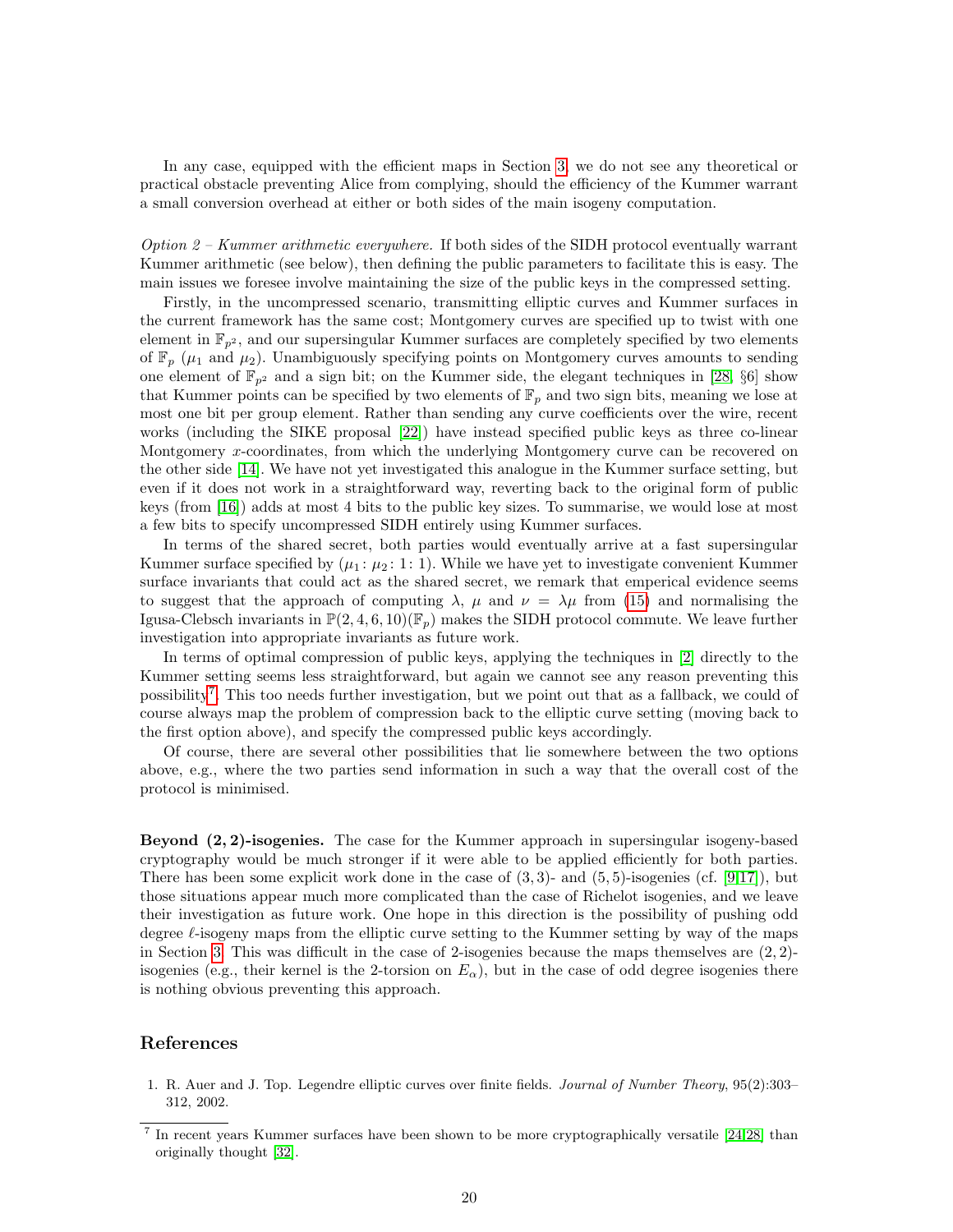- <span id="page-20-22"></span>2. R. Azarderakhsh, D. Jao, K. Kalach, B. Koziel, and C. Leonardi. Key compression for isogenybased cryptosystems. In K. Emura, G. Hanaoka, and R. Zhang, editors, Proceedings of the 3rd ACM International Workshop on ASIA Public-Key Cryptography, AsiaPKC@AsiaCCS, Xi'an, China, May 30 - June 03, 2016, pages 1–10. ACM, 2016.
- <span id="page-20-10"></span>3. D. J. Bernstein. Curve25519: new Diffie-Hellman speed records. In International Workshop on Public Key Cryptography, pages 207–228. Springer, 2006.
- <span id="page-20-18"></span>4. D. J. Bernstein. Elliptic vs. Hyperelliptic, part I. Talk at ECC (slides at [http://cr.yp.to/talks/](http://cr.yp.to/talks/2006.09.20/slides.pdf) [2006.09.20/slides.pdf](http://cr.yp.to/talks/2006.09.20/slides.pdf)), September 2006.
- <span id="page-20-20"></span>5. D. J. Bernstein, C. Chuengsatiansup, T. Lange, and P. Schwabe. Kummer strikes back: New DH speed records. In P. Sarkar and T. Iwata, editors, Advances in Cryptology - ASIACRYPT 2014 - 20th International Conference on the Theory and Application of Cryptology and Information Security, Kaoshiung, Taiwan, R.O.C., December 7-11, 2014. Proceedings, Part I, volume 8873 of Lecture Notes in Computer Science, pages 317–337. Springer, 2014.
- <span id="page-20-5"></span>6. D. J. Bernstein and T. Lange. Hyper-and-elliptic-curve cryptography. LMS Journal of Computation and Mathematics, 17(A):181–202, 2014.
- <span id="page-20-19"></span>7. J. W. Bos, C. Costello, H. Hisil, and K. E. Lauter. Fast cryptography in genus 2. J. Cryptology, 29(1):28–60, 2016.
- <span id="page-20-17"></span>8. J.-B. Bost and J.-F. Mestre. Moyenne arithmético-géométrique et périodes des courbes de genre 1 et 2. Gaz. Math., 38:36–64, 1988.
- <span id="page-20-23"></span>9. N. Bruin, E. V. Flynn, and D. Testa. Descent via (3, 3)-isogeny on Jacobians of genus 2 curves. Acta Arithmetica, 165:201–223, 2014.
- <span id="page-20-6"></span>10. J. W. S. Cassels and E. V. Flynn. Prolegomena to a middlebrow arithmetic of curves of genus 2, volume 230. Cambridge University Press, 1996.
- <span id="page-20-14"></span>11. A. M. Childs, D. Jao, and V. Soukharev. Constructing elliptic curve isogenies in quantum subexponential time. J. Mathematical Cryptology, 8(1):1–29, 2014.
- <span id="page-20-7"></span>12. D. V. Chudnovsky and G. V. Chudnovsky. Sequences of numbers generated by addition in formal groups and new primality and factorization tests. Advances in Applied Mathematics, 7(4):385–434, 1986.
- <span id="page-20-21"></span>13. R. Cosset. Factorization with genus 2 curves. Math. Comput., 79(270):1191–1208, 2010.
- <span id="page-20-3"></span>14. C. Costello, P. Longa, and M. Naehrig. Efficient algorithms for supersingular isogeny Diffie-Hellman. In M. Robshaw and J. Katz, editors, Advances in Cryptology — CRYPTO 2016 — 36th Annual International Cryptology Conference, Santa Barbara, CA, USA, August 14-18, 2016, Proceedings, Part I, volume 9814 of Lecture Notes in Computer Science, pages 572–601. Springer, 2016.
- <span id="page-20-4"></span>15. A. Faz-Hernández, , J. López, E. Ochoa-Jiménez, and F. Rodríguez-Henríquez. A faster software implementation of the supersingular isogeny Diffie-Hellman key exchange protocol. IEEE Transactions on Computers, 67(11):1622–1636, 2017.
- <span id="page-20-2"></span>16. L. De Feo, D. Jao, and J. Plût. Towards quantum-resistant cryptosystems from supersingular elliptic curve isogenies. J. Mathematical Cryptology, 8(3):209–247, 2014.
- <span id="page-20-24"></span>17. E. V. Flynn. Descent via  $(5, 5)$ -isogeny on Jacobians of genus 2 curves. Journal of Number Theory, 153:270–282, 2015.
- <span id="page-20-12"></span>18. S. D. Galbraith. Mathematics of public key cryptography. Cambridge University Press, 2012.
- <span id="page-20-8"></span>19. P. Gaudry. Fast genus 2 arithmetic based on Theta functions. J. Mathematical Cryptology, 1(3):243– 265, 2007.
- <span id="page-20-16"></span>20. H. Hisil and C. Costello. Jacobian coordinates on genus 2 curves. J. Cryptology, 30(2):572–600, 2017.
- <span id="page-20-11"></span>21. J. Igusa. Arithmetic variety of moduli for genus two. Annals of Mathematics, pages 612–649, 1960.
- <span id="page-20-0"></span>22. D. Jao, R. Azarderakhsh, M. Campagna, C. Costello, L. De Feo, B. Hess, A. Jalali, B. Koziel, B. LaMacchia, P. Longa, M. Naehrig, J. Renes, V. Soukharev, and D. Urbanik. SIKE: Supersingular Isogeny Key Encapsulation. Manuscript available at <sike.org/>, 2017.
- <span id="page-20-1"></span>23. D. Jao and L. De Feo. Towards quantum-resistant cryptosystems from supersingular elliptic curve isogenies. In B. Yang, editor, Post-Quantum Cryptography - 4th International Workshop, PQCrypto 2011, Taipei, Taiwan, November 29 - December 2, 2011. Proceedings, volume 7071 of Lecture Notes in Computer Science, pages 19–34. Springer, 2011.
- <span id="page-20-25"></span>24. D. Lubicz and D. Robert. Arithmetic on abelian and Kummer varieties. Finite Fields and Their Applications, 39:130–158, 2016.
- <span id="page-20-9"></span>25. P. L. Montgomery. Speeding the Pollard and elliptic curve methods of factorization. Mathematics of computation, 48(177):243–264, 1987.
- <span id="page-20-15"></span>26. F. Oort. Subvarieties of moduli spaces. Inventiones mathematicae, 24(2):95–119, 1974.
- <span id="page-20-13"></span>27. J. Renes. Computing isogenies between Montgomery curves using the action of (0, 0). In T. Lange and R. Steinwandt, editors, Post-Quantum Cryptography - 9th International Conference, PQCrypto